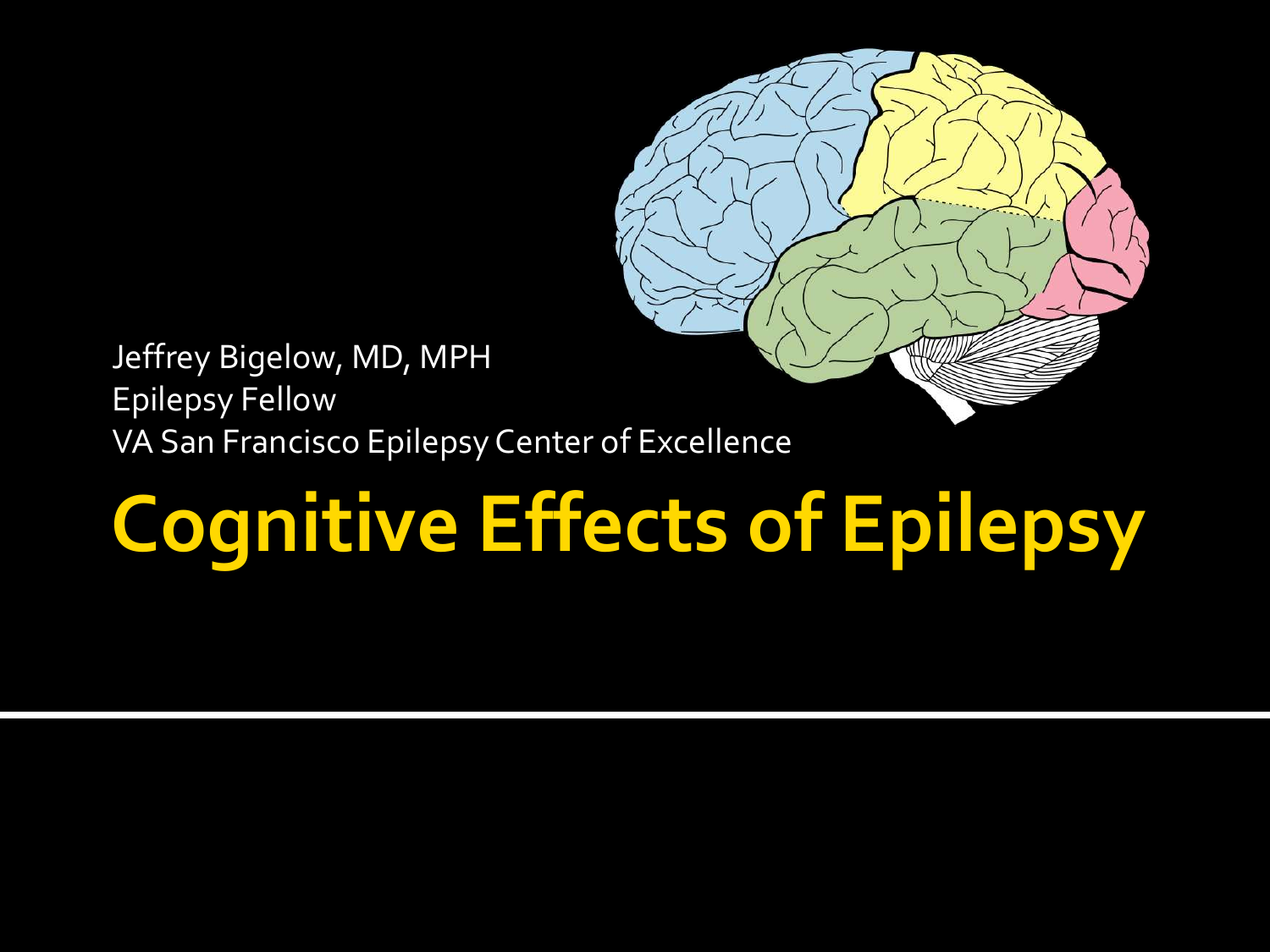# **Outline**

- **Defining Cognition**
- Cognitive effects of Epilepsy
- **Cognitive effects of Anti-epileptic** medications
- **How to deal with these effects**
- **Resources available to you and your families**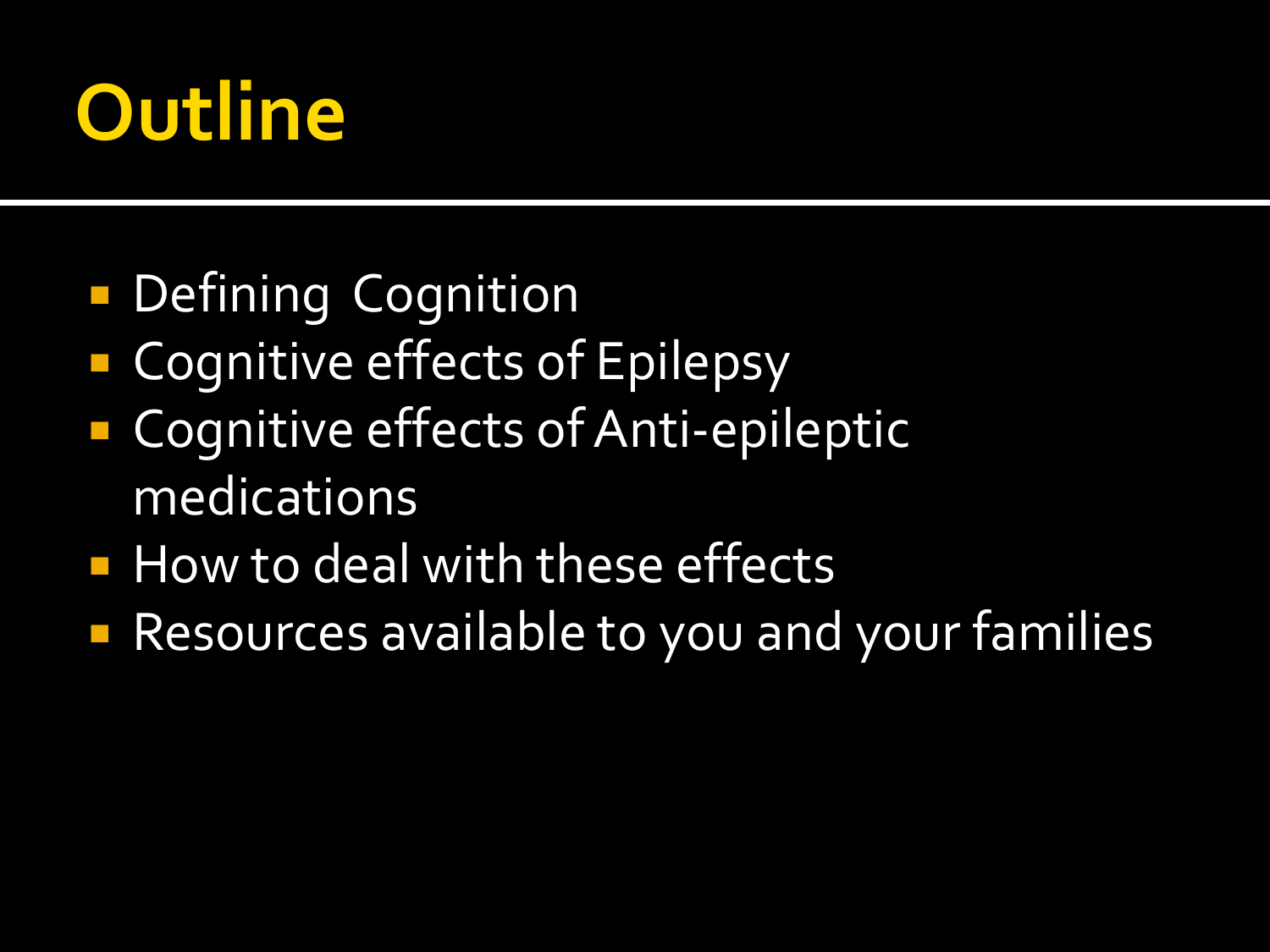# **Cognition**

### **Definition: mental processes**

- **This includes \*attention, \*remembering,** \*producing and understanding language, \*solving problems, and \*making decisions
- **Also can include \*emotional problems like** depression and anxiety (*which will be covered at future lectures*), \*attention problems like attention-deficit disorder (ADD)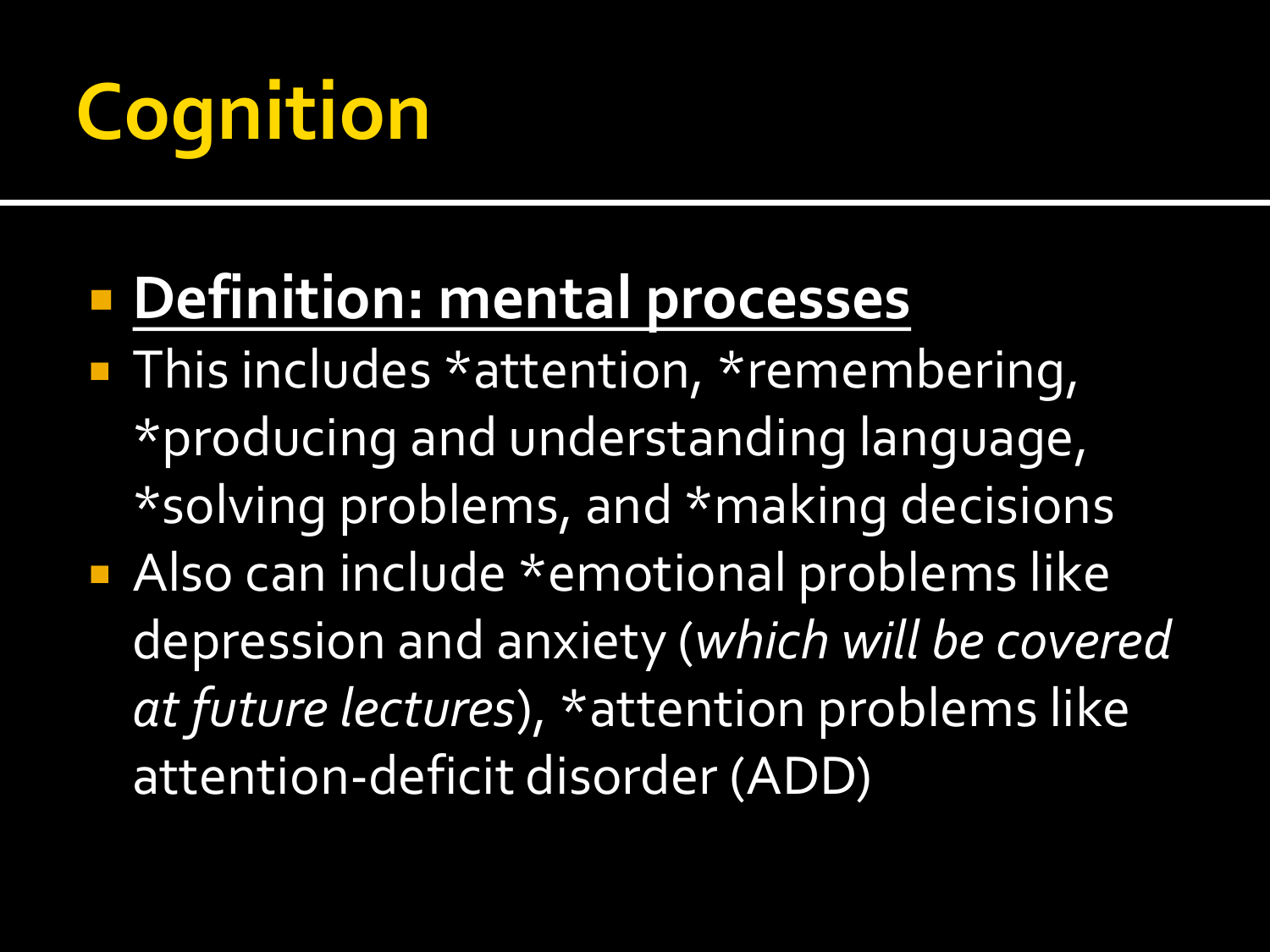# **The Brain**



- **The brain controls not only what people think** and do, but who they are... "The Seat of the Soul"
- **Makes us move and speak, see and hear, feel** and understand
- **E....also is the source of epilepsy**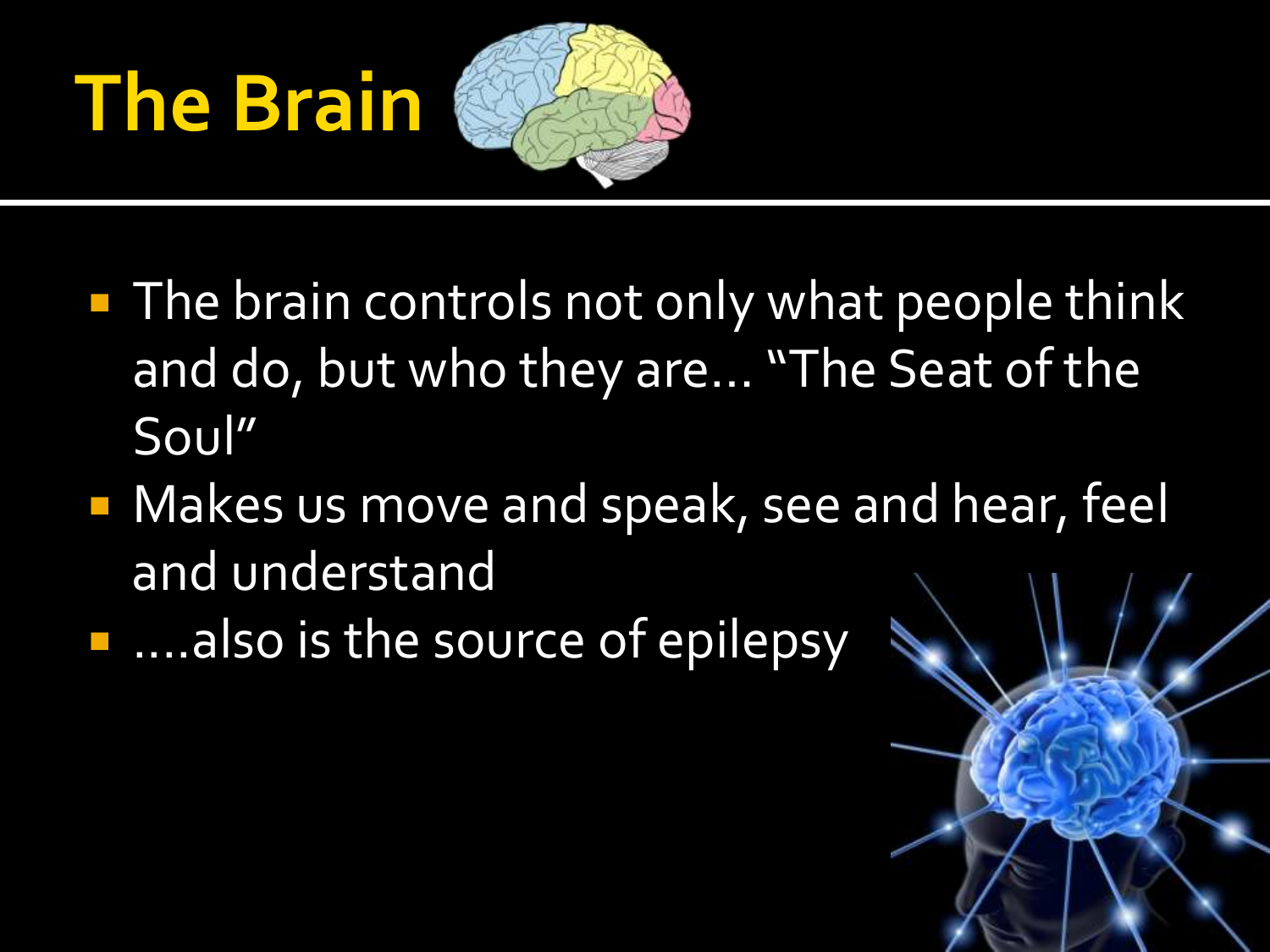# **The Brain and Signals**

- **A Living Computer"**
- "An organ of communication": **obtaining** and **processing** information
	- Touching a hot stove=>understanding danger/pain=>pulling the hand away
	- Seeing the face of a child=>recognizing this is your child=>feeling overwhelming love
	- Seeing symbols on a page=>interpreting the symbols=>reading the sentence on a page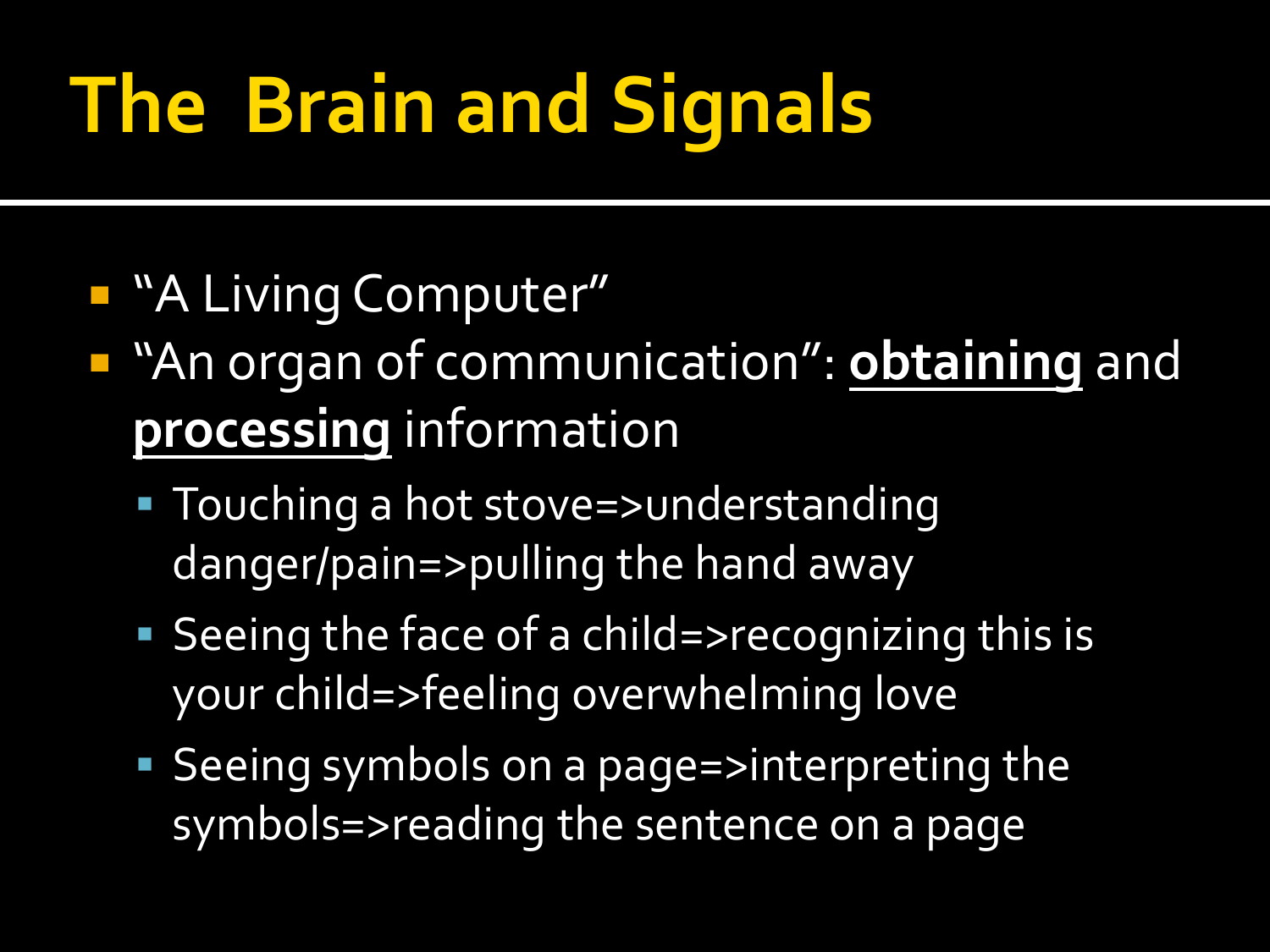# **The Brain: A Living Computer**

- **Communication is done** through electrical and chemical signals that pulse between neurons (specialized brain cells): Similar to circuits in a computer
- **.** ...Both can malfunction e.g. a computer screen freezing like a brain during a seizure

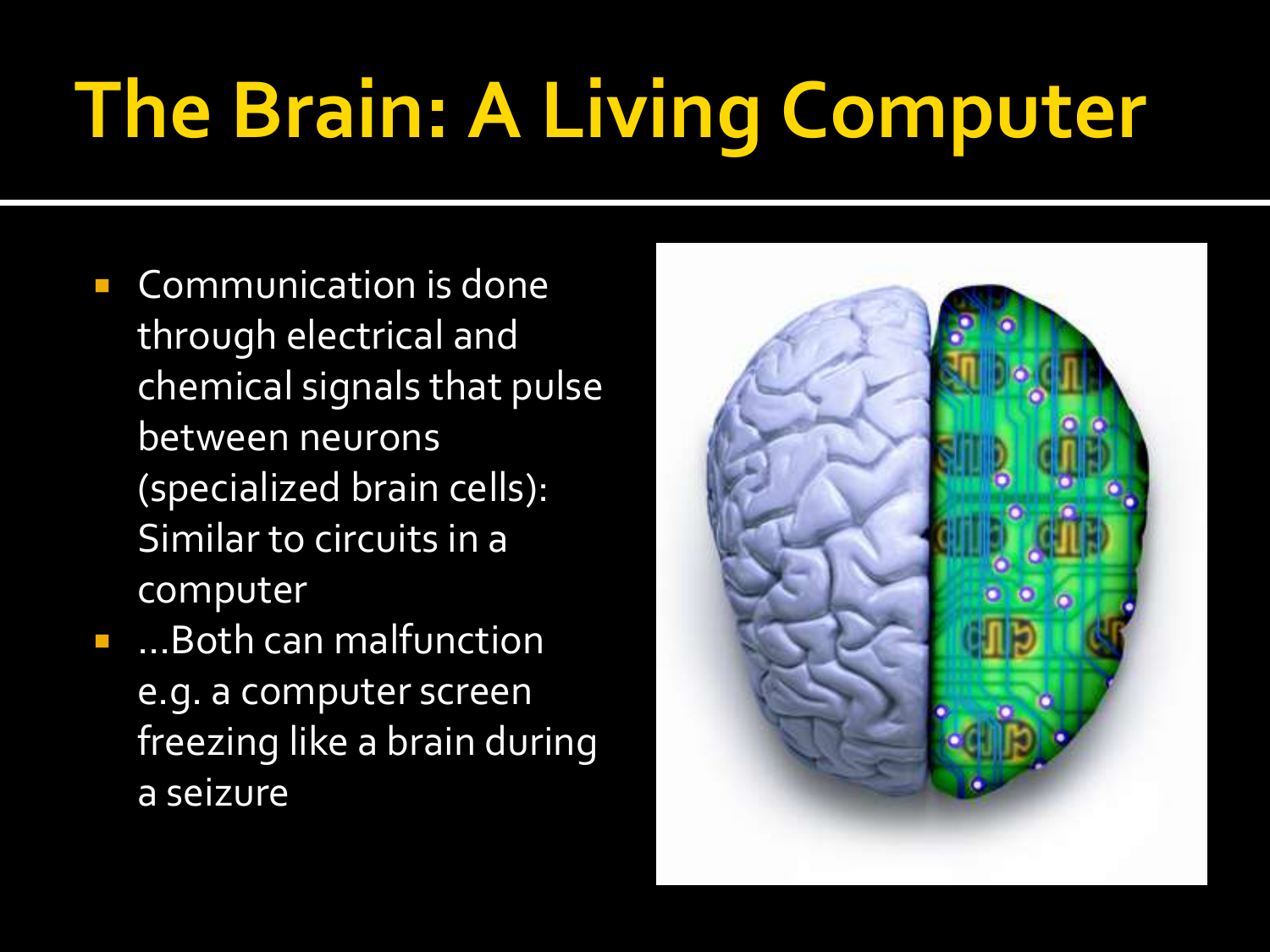# **Hyperactive neurons: A Seizure**

- **For various reasons (e.g. birth injury, TBI,** genetic misprogramming) a group of neurons can become hyperactive
- "A bad connection"



Over-firing neurons can activate their neighbors, and, can then spread to the whole brain (leading to loss of consciousness and convulsion)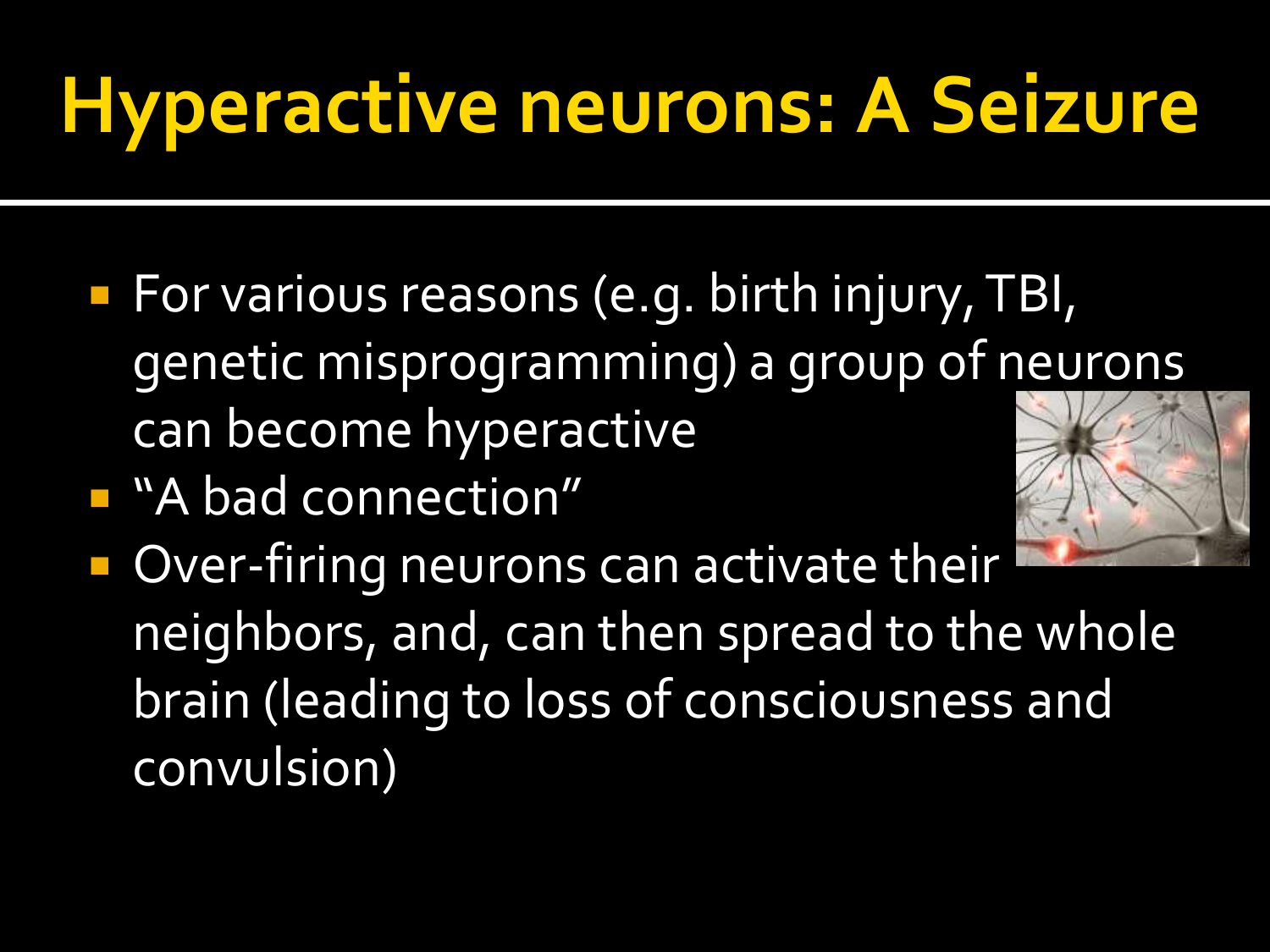### **Brain Function Differs with Location**

- **Different areas of the brain have different** functions
- **Brainstem:** primitive structures: concerned with breathing, eating, sexual activity, emotion
- **Neocortex: "Newer" part of the brain:** Complex reasoning, sensation, movement
	- Regions separated by folds (sulci) and hemispheres (right vs. left), and lobes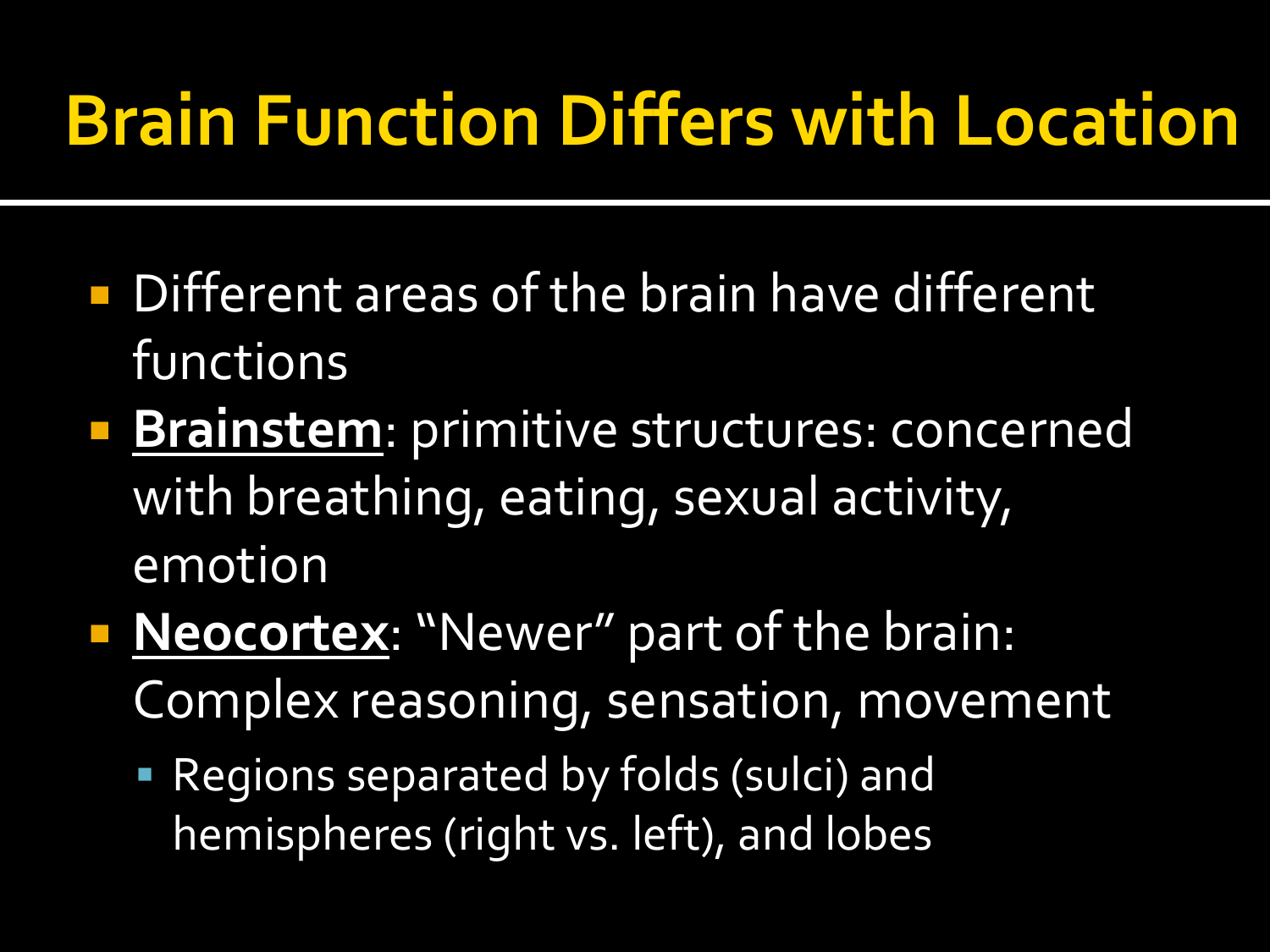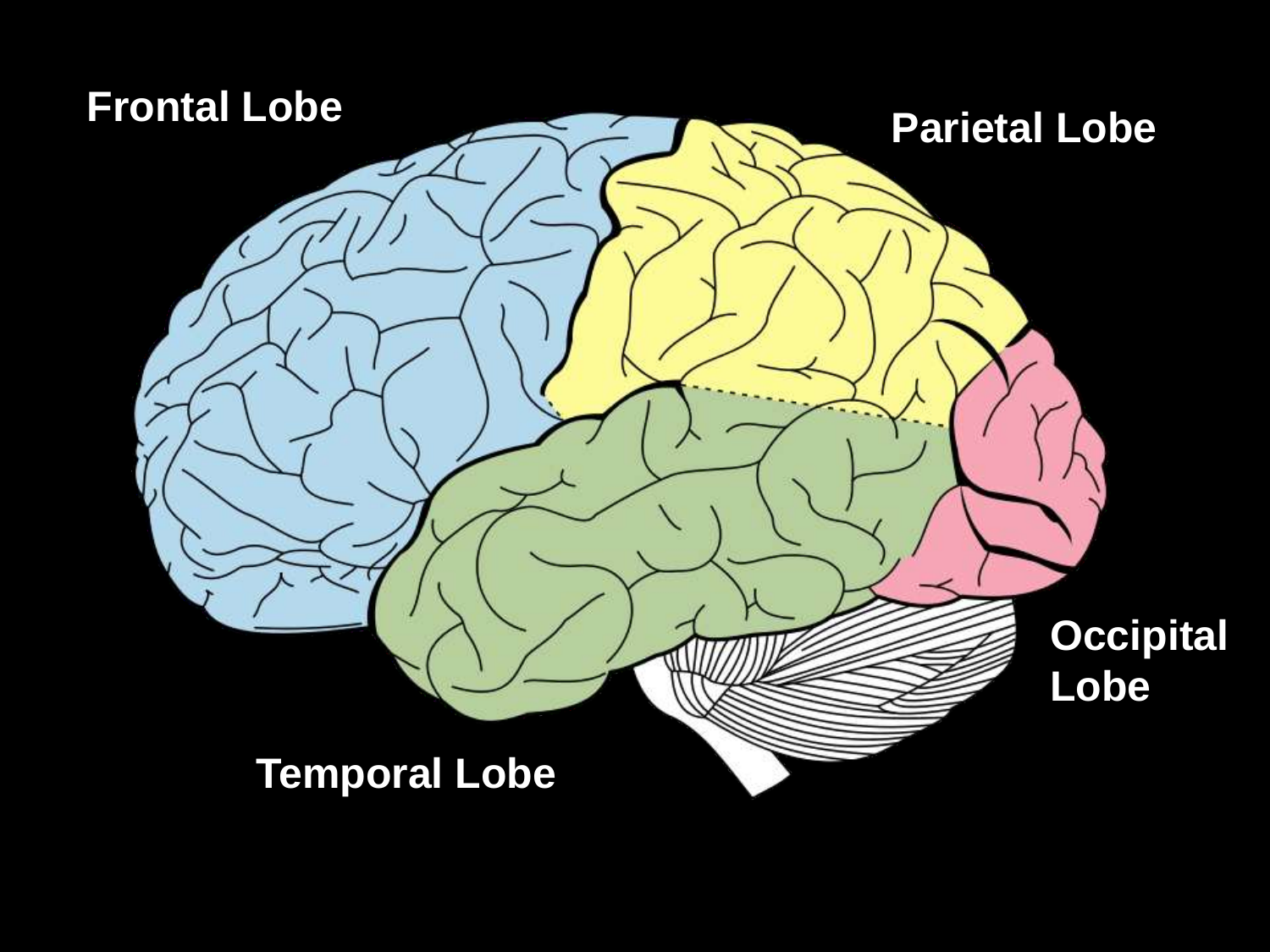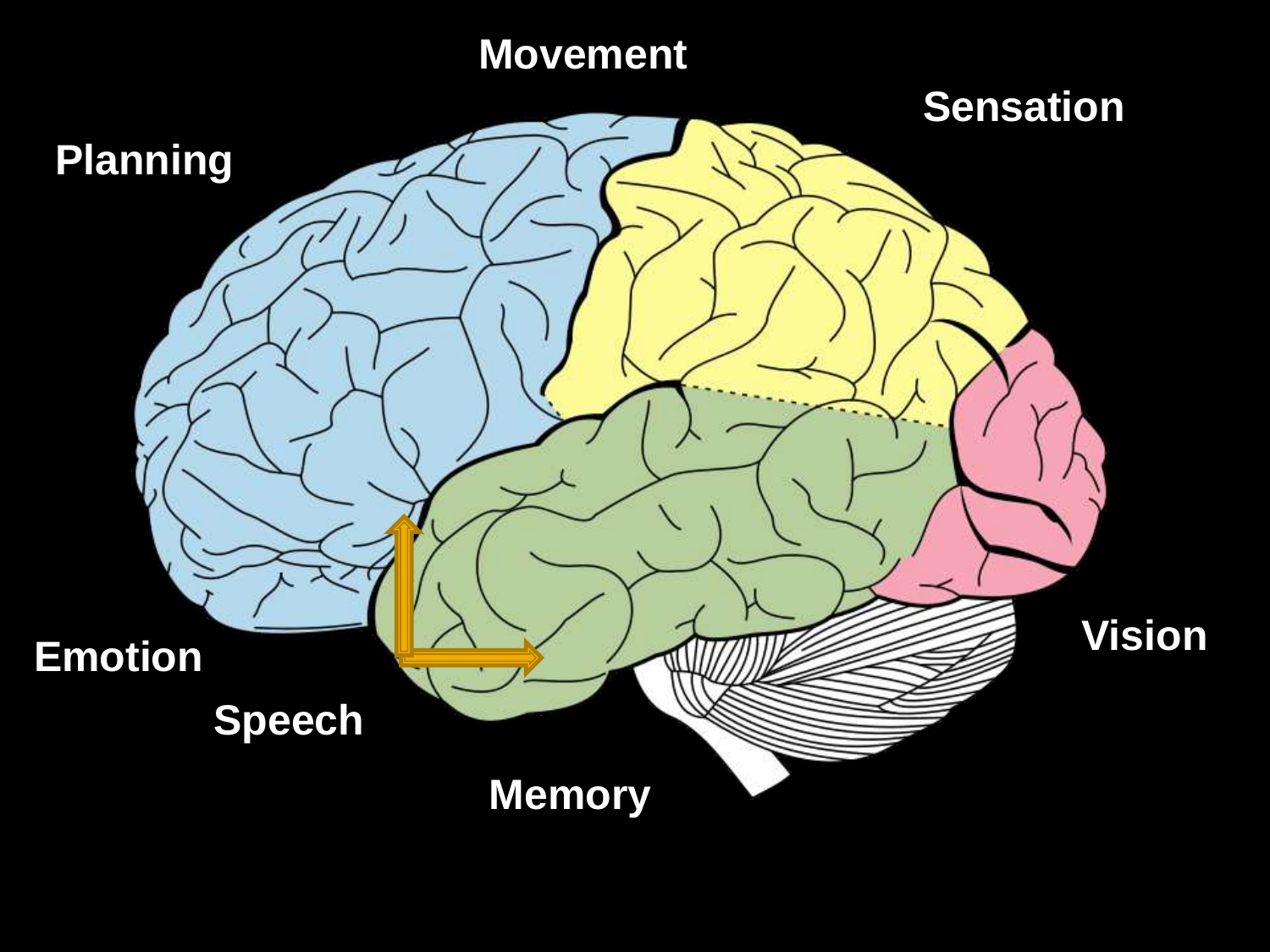## **Homunculus**

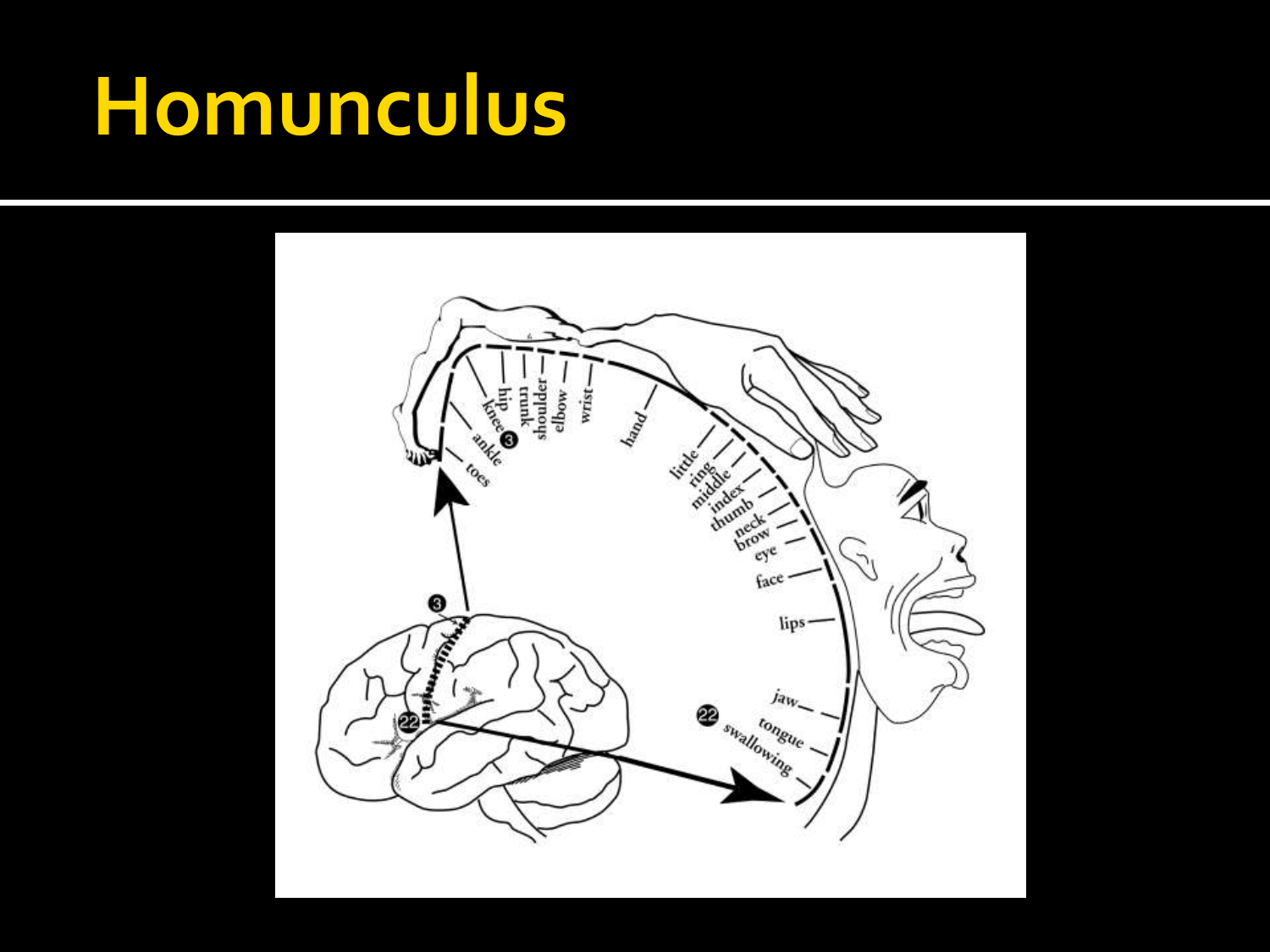# **Symptoms Correlate to Location**

- **Every brain is unique and everyone's seizures** are different, depending on where the seizures are coming from
- **For example, seizures coming from**  $\frac{1}{\sqrt{2\pi}}$  $\overline{\phantom{a}}$ cause
- **Occipital lobe/visual area cause perception of** color/shapes/hallucination
- **Temporal lobe/emotional areas/memory** cause emotions like fear, déjà vu
- **Taste center causes metal taste, etc.**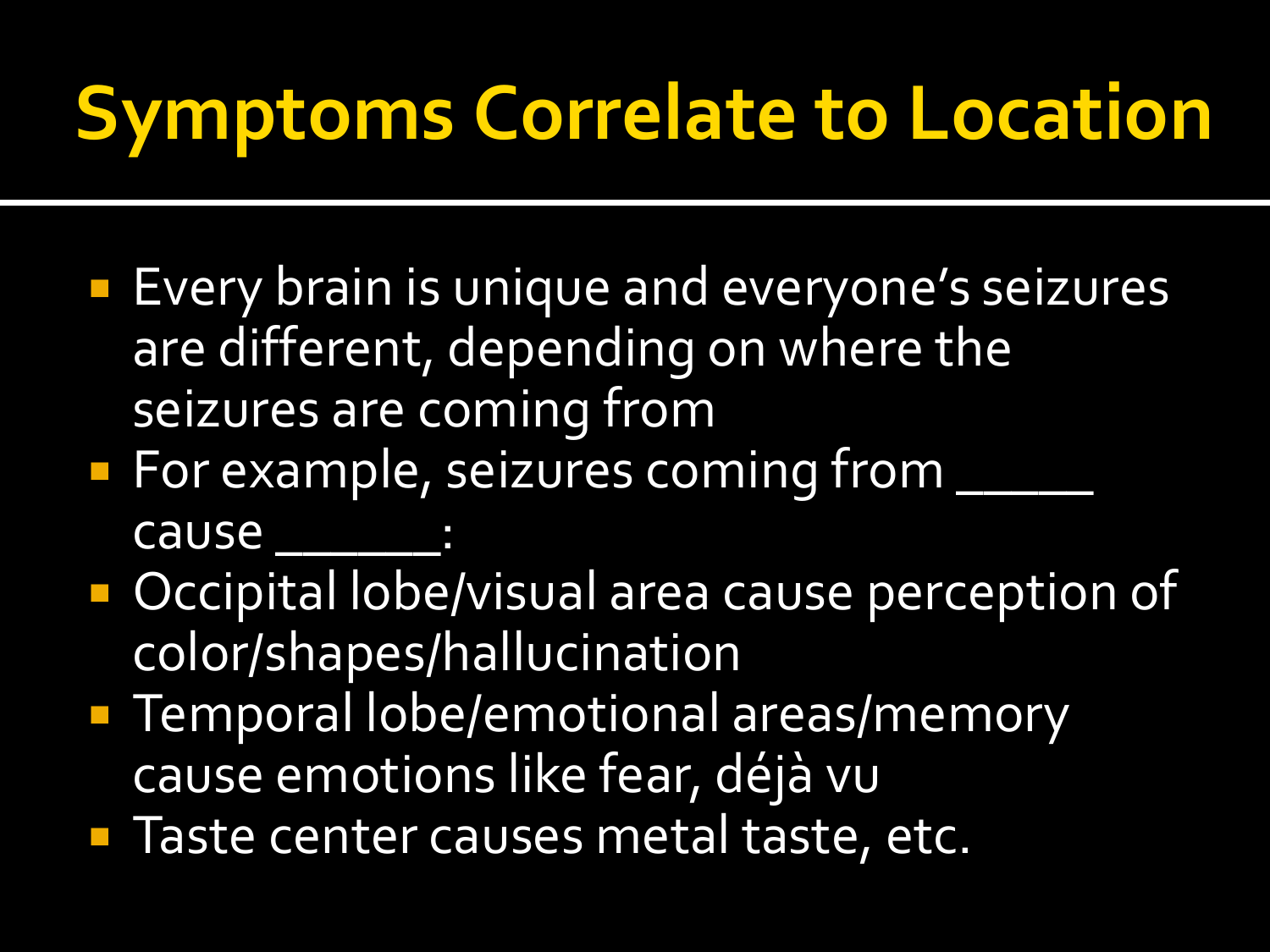# **Cognition and Epilepsy**

- **People are likely to have a different impact on** their cognition based on, including:
	- **Etiology:** Where their seizures originate and what causes them
	- **Age** of onset
	- **Seizure type** and severity ( e.g. how frequently they involve the whole brain)
	- **Anti-epileptic medications**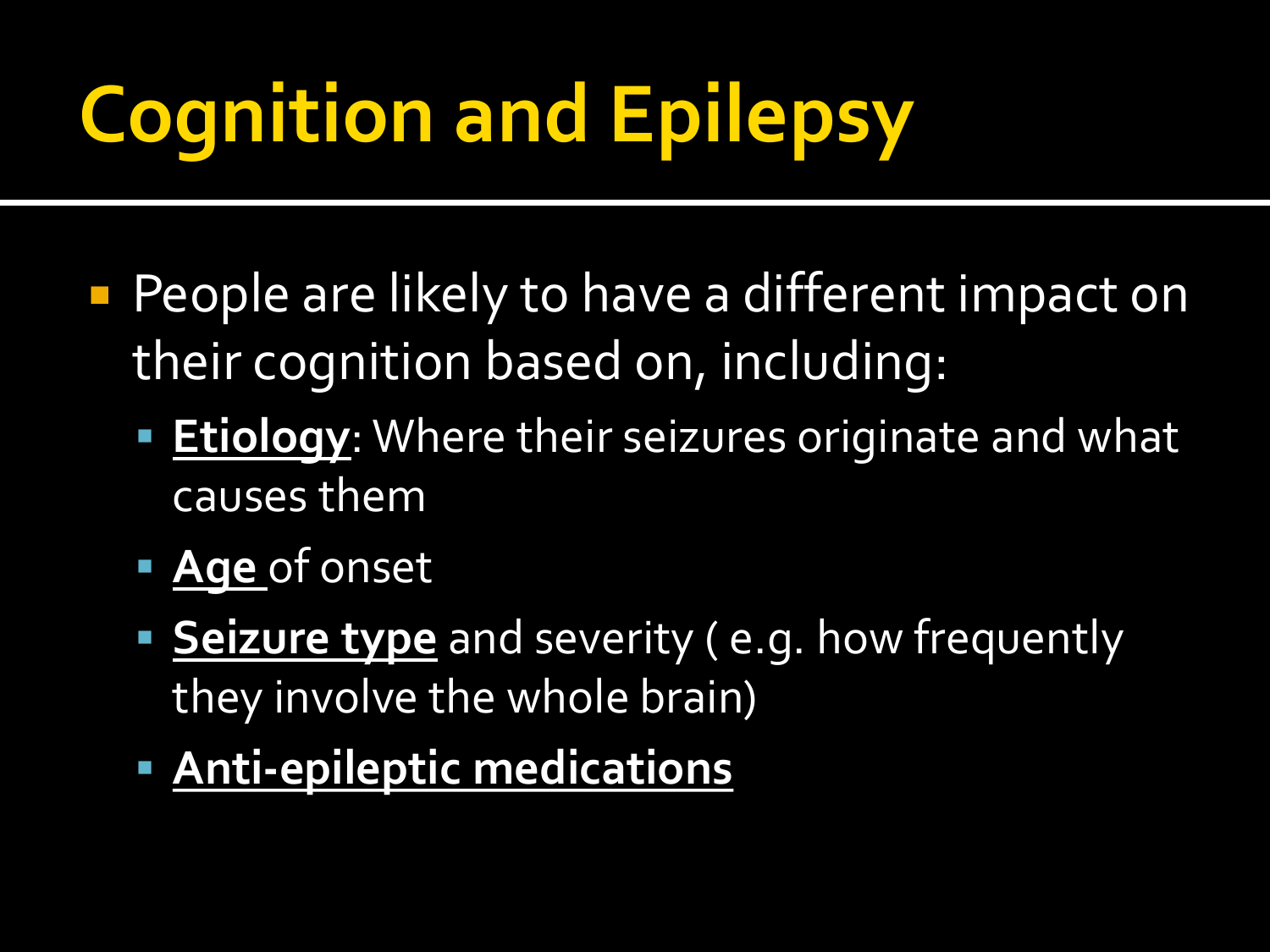# **Which Comes First?**



- **Some people with epilepsy had difficulty** academically **BEFORE** their first seizure
- **Psychiatric, behavioral, and academic** problems commonly precede seizures in children AND adults
- **This may suggest an underlying abnormality** leading to **BOTH** problems: problems with thinking AND epilepsy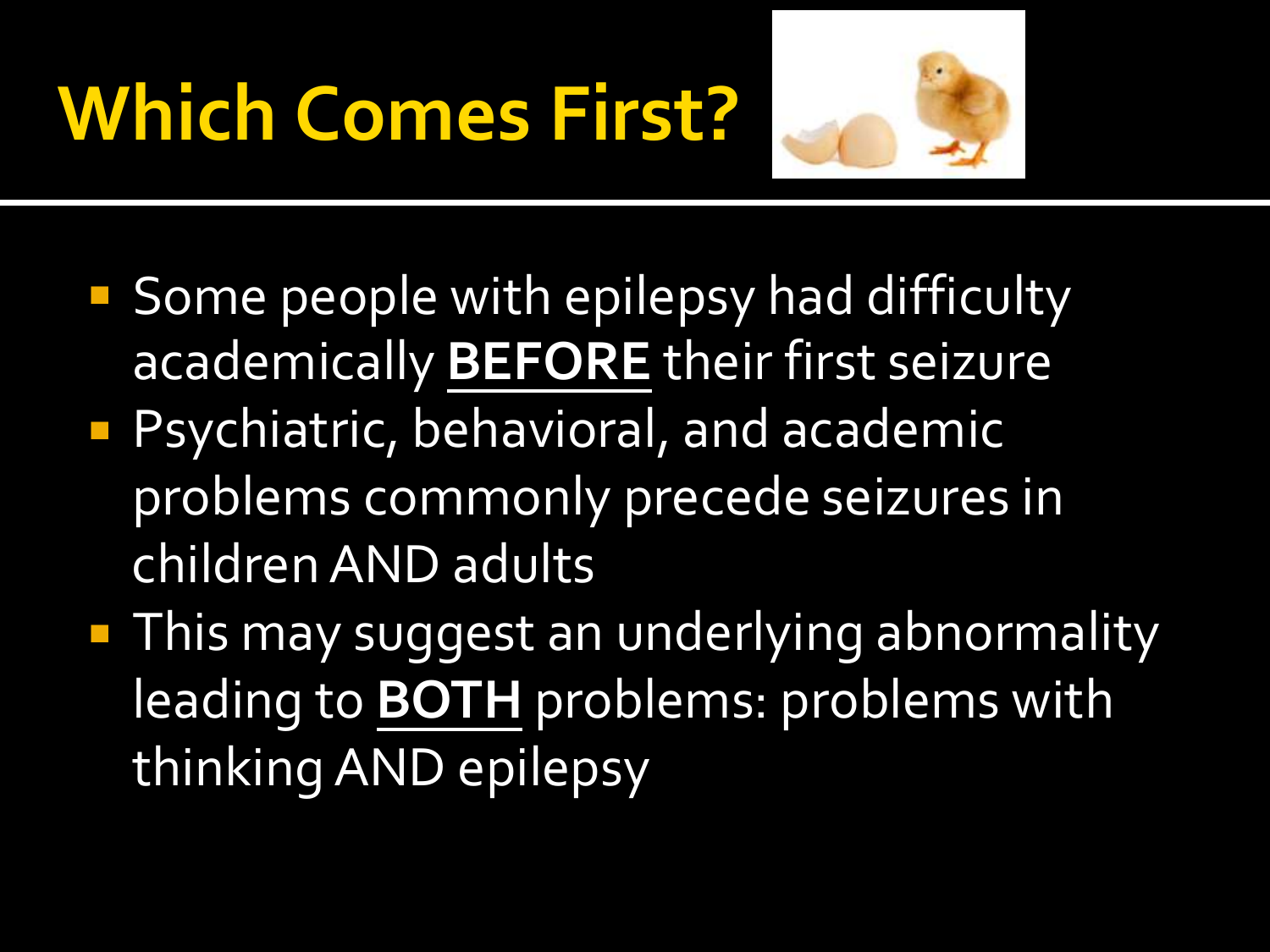# **Memory is Complicated**

- **There are several different types of memory** (remembering names vs. reading a map vs. completing a puzzle)
- **Nemory also changes naturally as one ages** (Remembering details from childhood...but where are those darn keys ?!)
- **...how do you know whether it is the epilepsy** causing the problem??
	- **Age vs. Epilepsy**
	- **Medications vs. Epilepsy**
	- **Underlying brain disease vs. Epilepsy**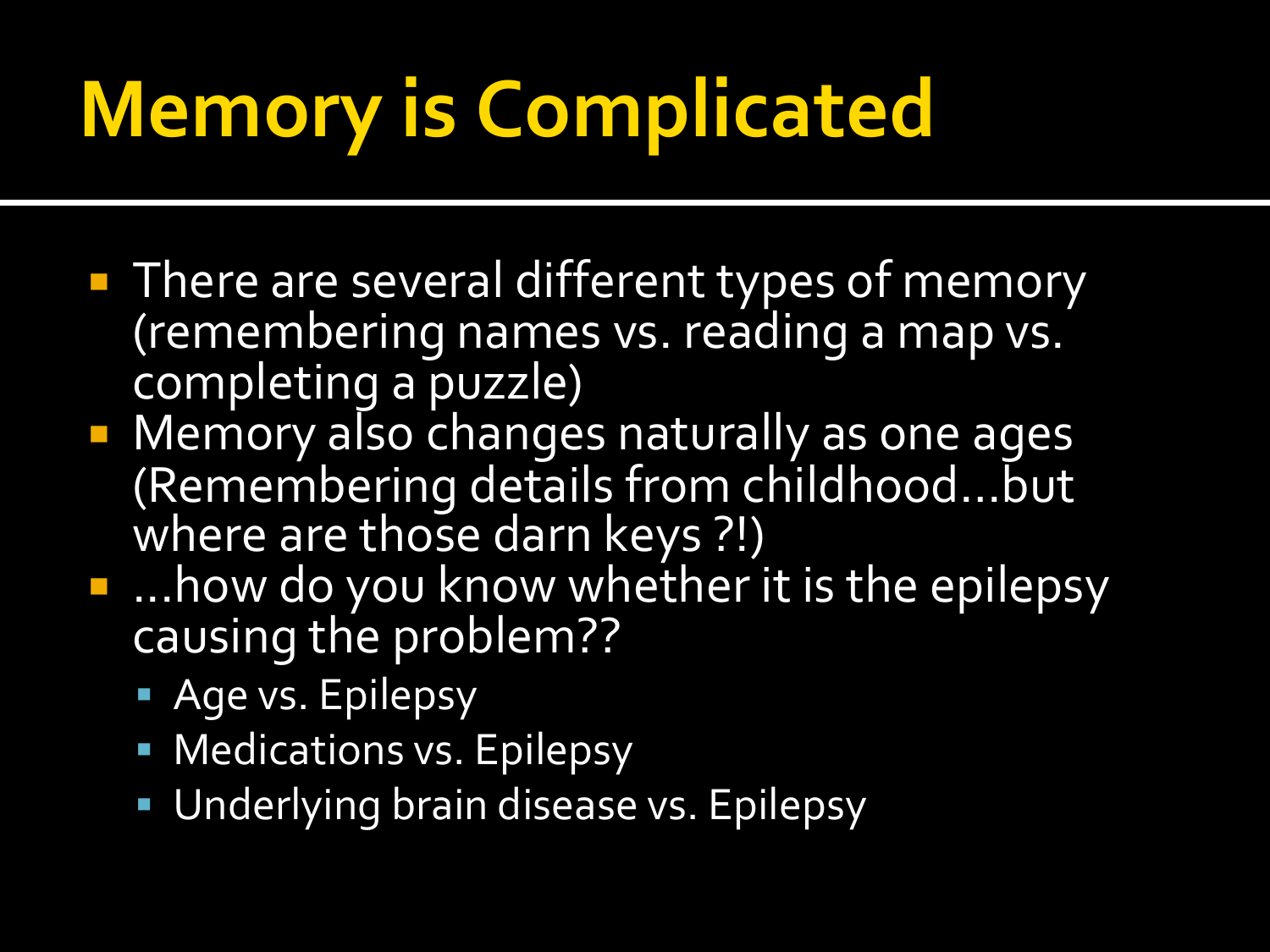# **Does Epilepsy impact Memory?**

- **This is a hot area of discussion, with** disagreement amongst the experts
- **Prolonged seizures** lasting longer than an hour (status epilepticus) can immediately damage the brain
- **Small seizures** (e.g. continuous right hand twitching)—no impact on cognition
- **Large seizures** (complex partial seizures)—if poorly controlled FREQUENT for years may impact SOME people, however, others have NO complaints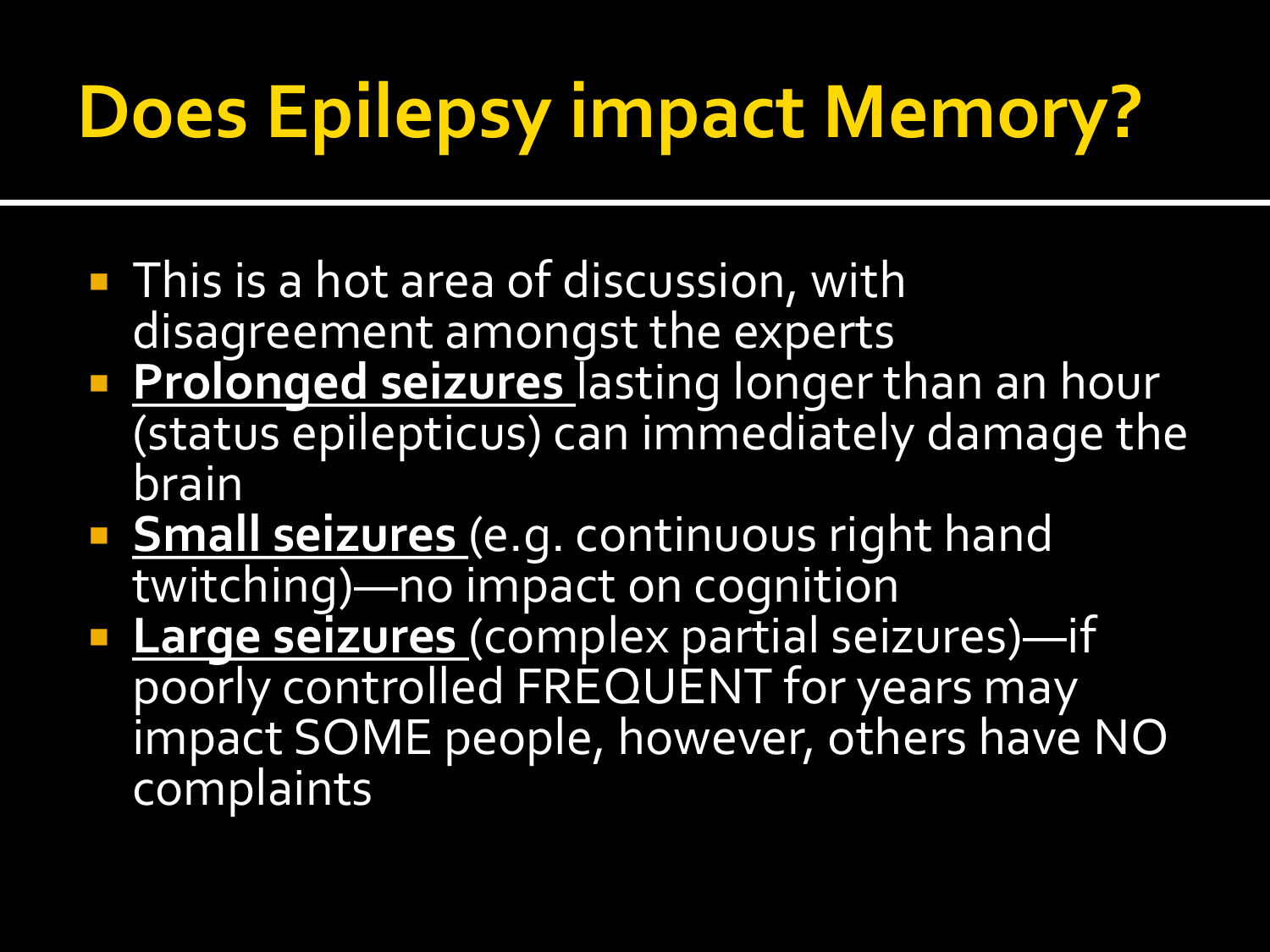# **Epilepsy Effects on Memory**

- **Memory Problems can manifest in different** ways
	- **"** "I can't find my keys" or forgetting appointments
	- **Feeling less sharp at work**
	- Easy tasks needing to be written down
	- **Difficulty remembering people's names**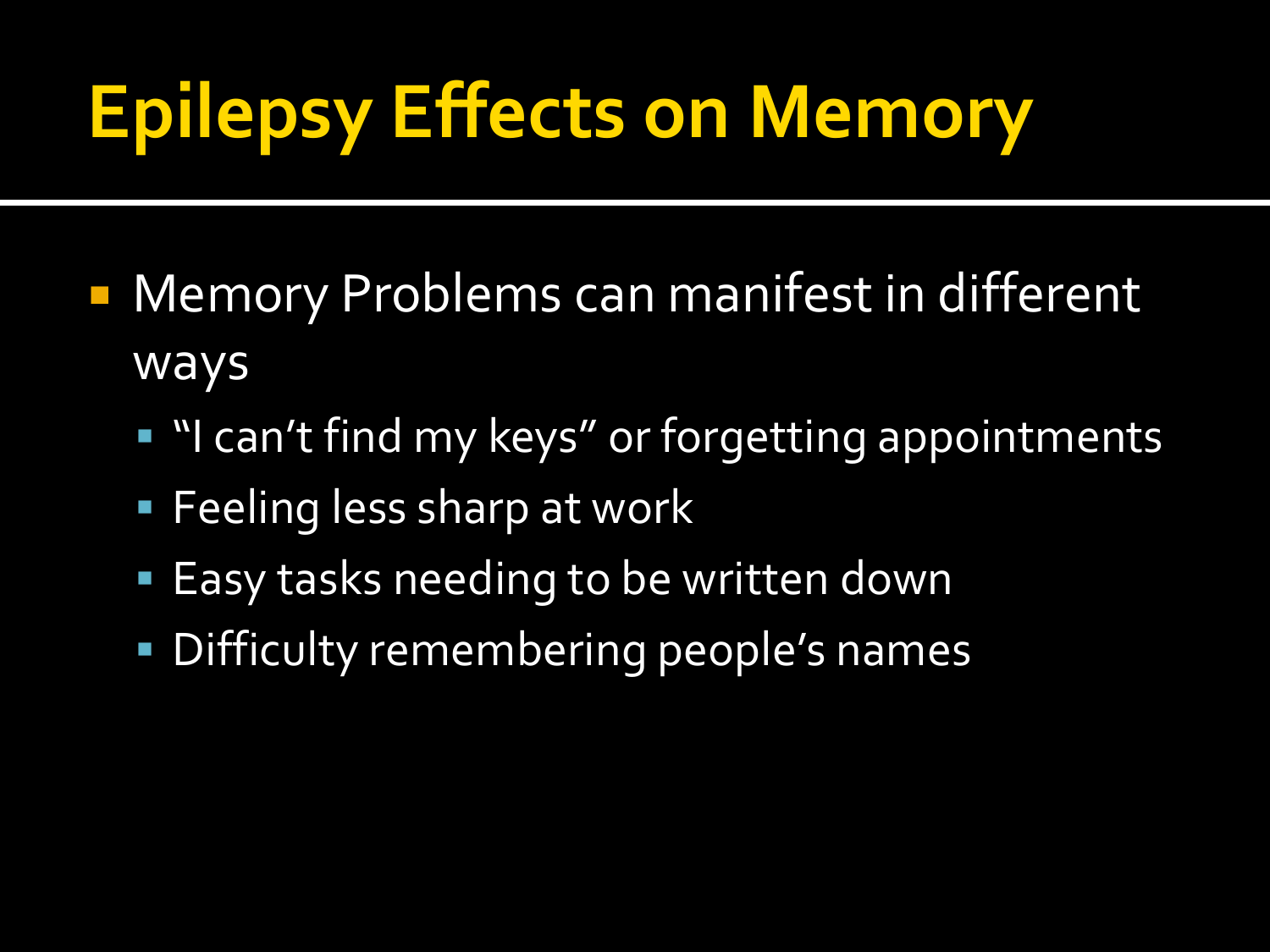## **Memory & the Temporal Lobe**

**Temporal lobe** epilepsy may be more likely to cause long term problems in memory **This is based on the anatomy of the temporal** lobe, including the hippocampus and amygdala—important in memory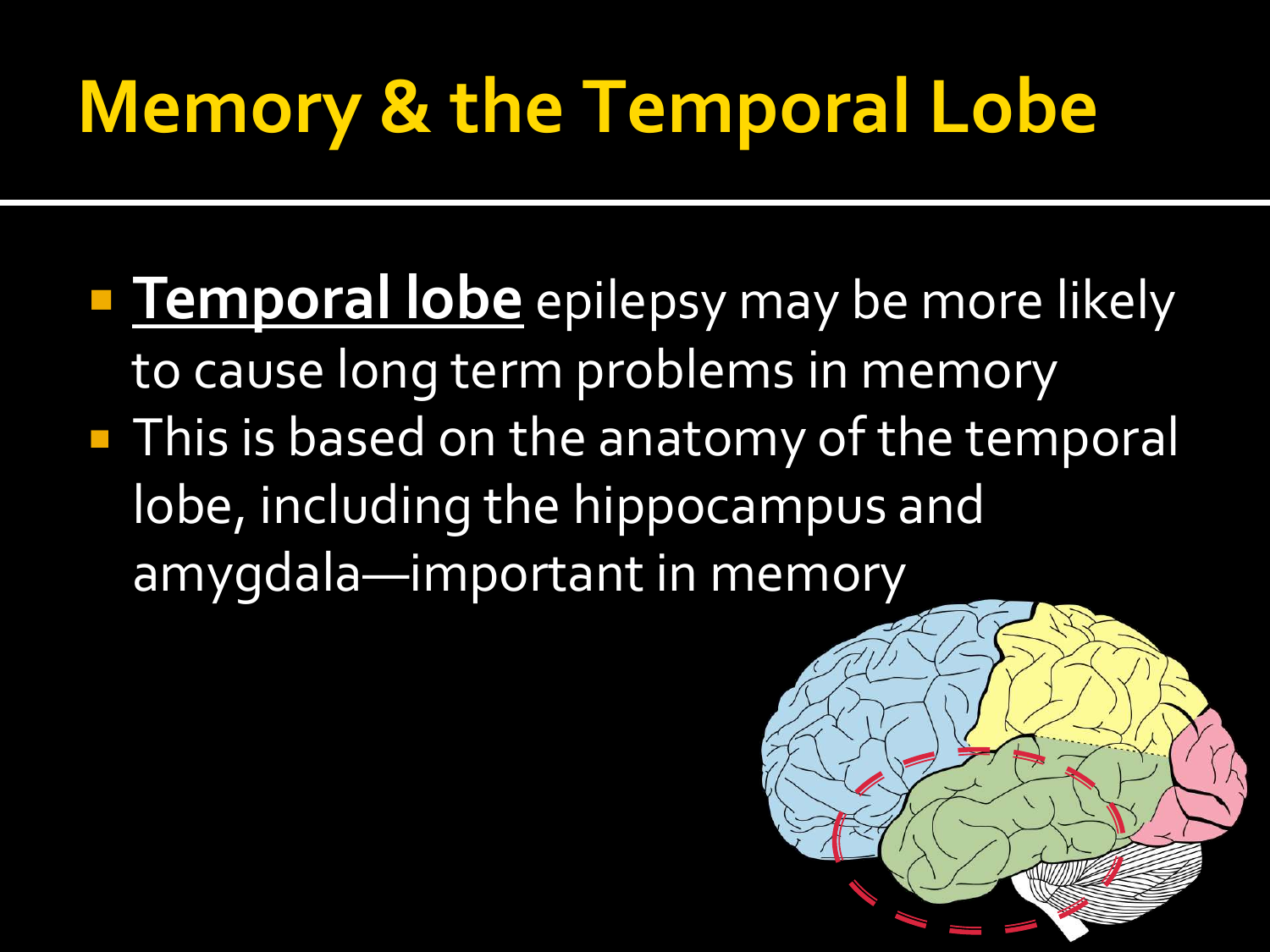## **After a Seizure**

- **A single seizure DOES NOT permanently** impair intellectual or behavioral abilities.
- **Postictal Period:**After a seizure, most people have a period of poor memory, concentration, and tiredness.
- **This generally lasts several minutes to hours. • You may have difficulty remembering things** during this period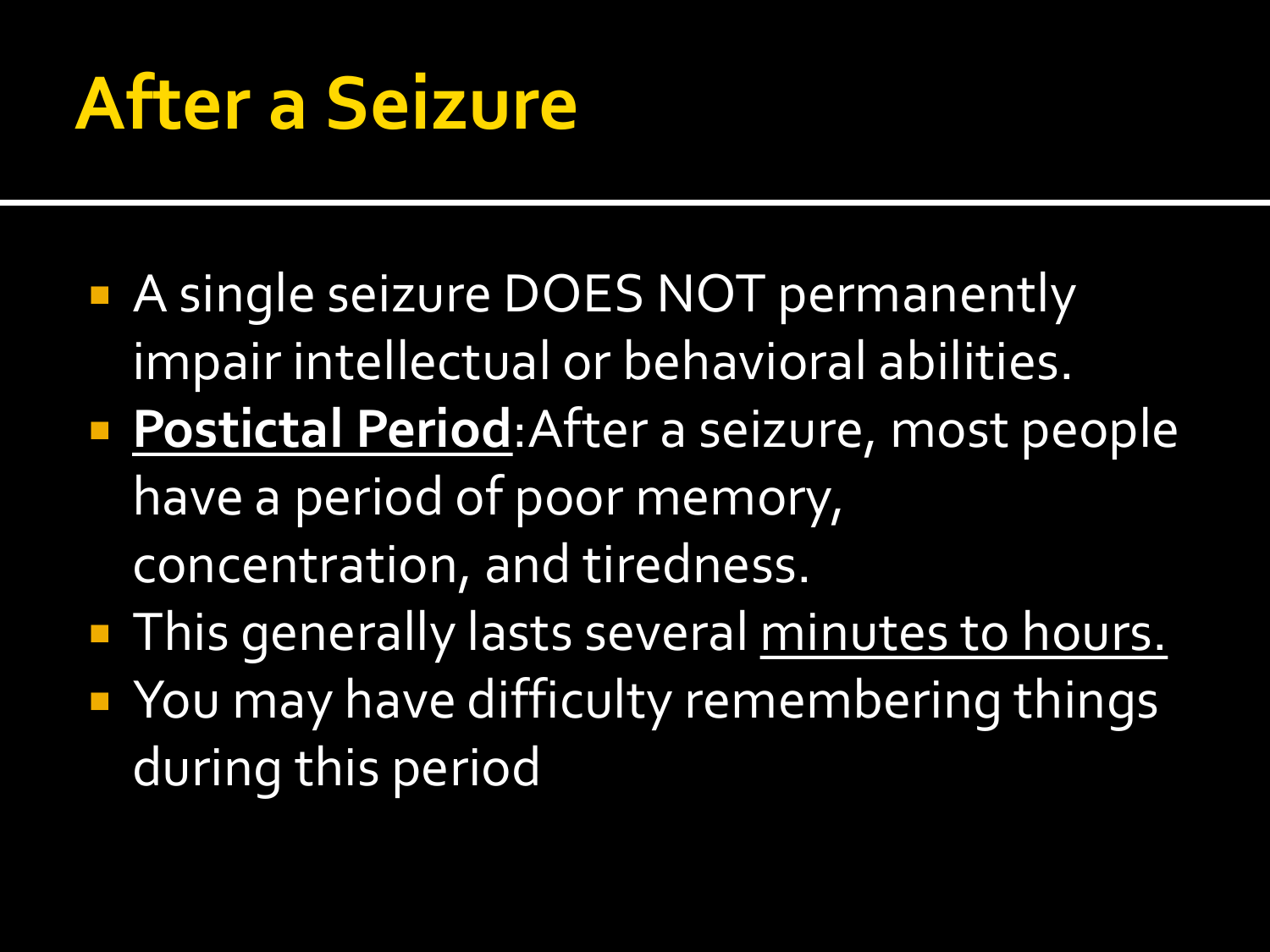### **Epilepsy effects on Concentration**

- **WRONG ASSUMPTION**: Sometimes people thought to have poor concentration may be having under-recognized seizures
	- **Best example: Children with frequent staring** spells (sometimes several per hour) have been diagnosed with learning and attention disorders really they are missing critical pieces of conversations
	- **Treat the seizures=>They do better**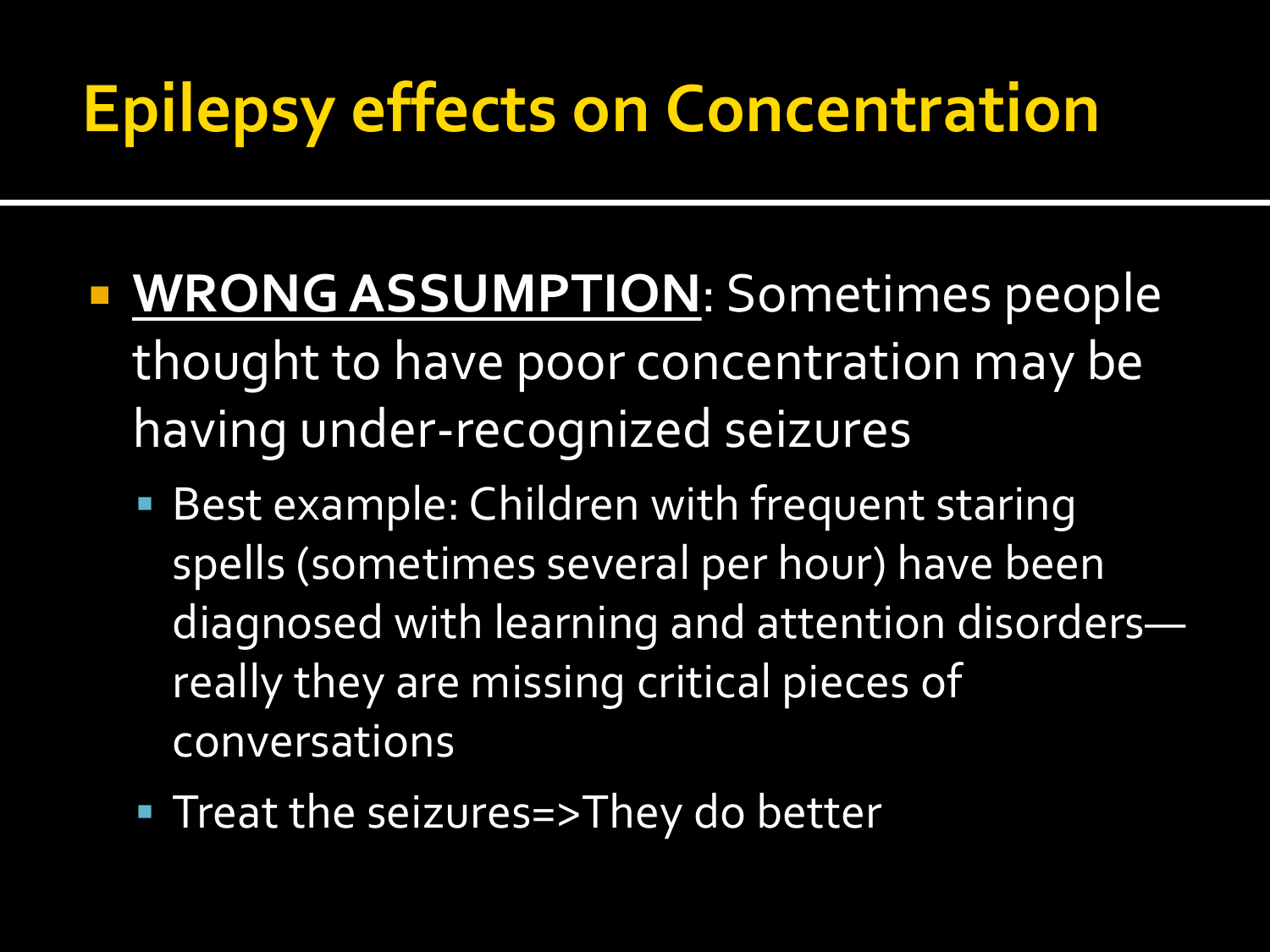### **Seizure Medications and Cognition**

- **ALL antiepileptic medications have the potential to have the detrimental sideeffect of slowing cognition**
- **This is by nature of the medication: stopping** brain "over-activity" like during a seizure
- **The newer** medications generally have less side effects than the **older** medications
- **Some seizure medications even have** cognitive **ENHANCING** side-effects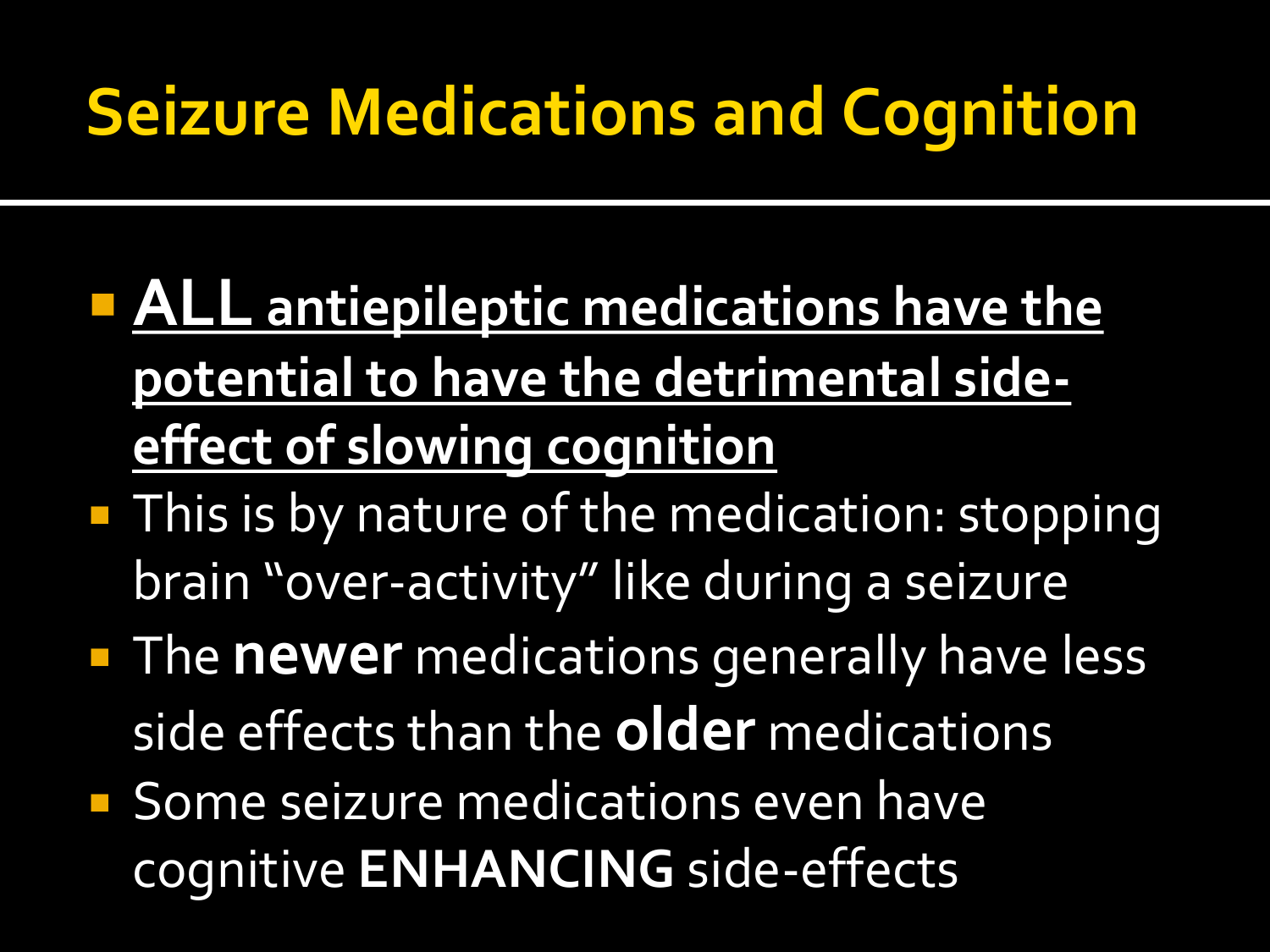# **Older Medications and Cognition**

- **The most significant thinking side-effects have been** shown to be from **Phenobarbital** and **Phenytoin (Dilantin)**
- **These effects can be related to the DOSE, and** typically are REVERSIBLE when the medication is stopped
- Some of these side-effects may wear off with time, as has been shown with **carbamazepine (Tegretol)**  1-month into treatment
- **Valproic acid (Depakote)** may have minimal cognitive side-effects.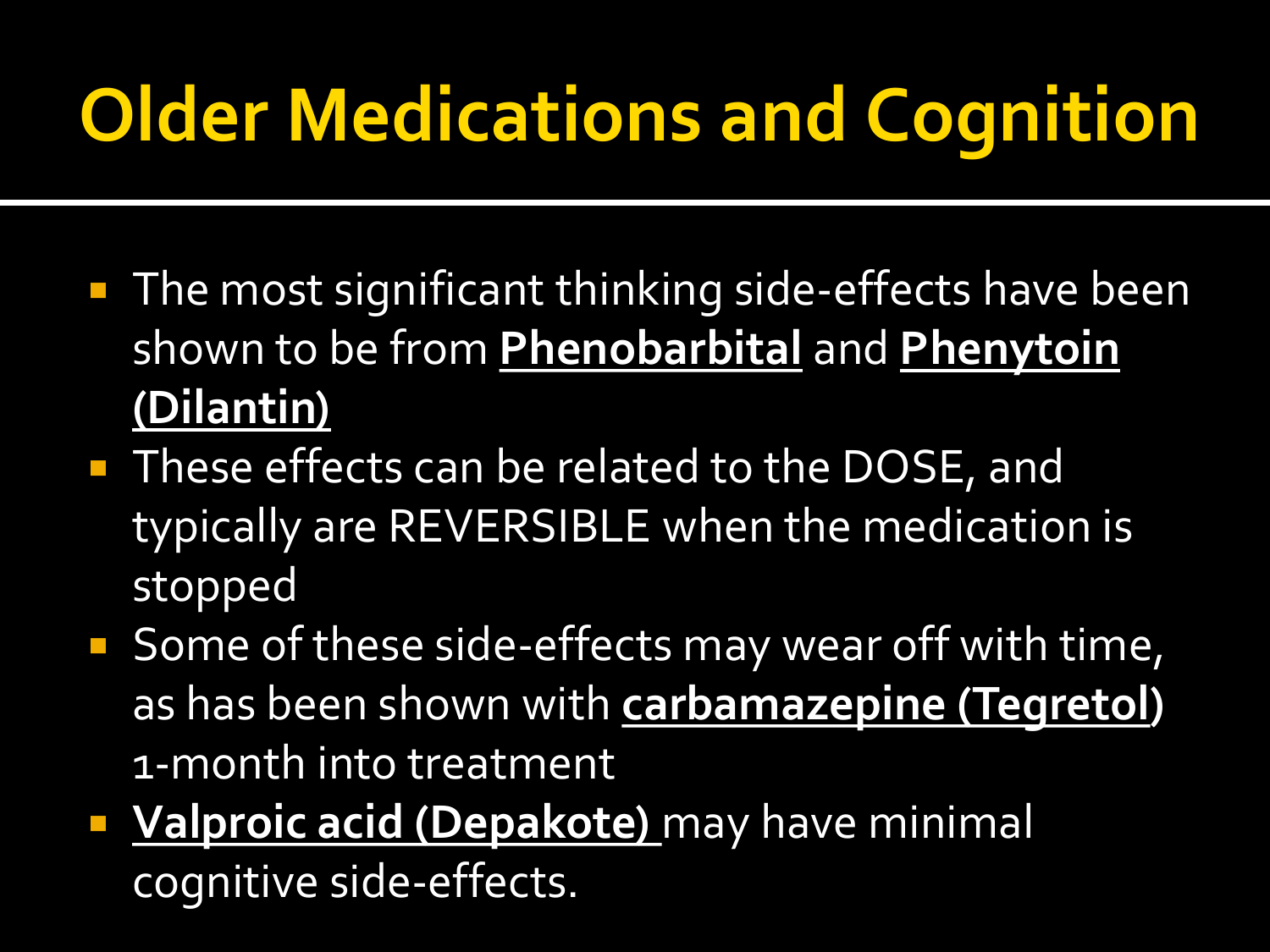### **Newer Medications and Cognition**

- Most new medications have **NO** or **MINIMAL** cognitive side-effects, impacting around 5% of patients
- **Topiramate (Topamax)** has been thought to have more side-effects than other seizure medications...however, this is dose dependant and may be related to epilepsy types (20% of children even had an improvement in alertness/behavior)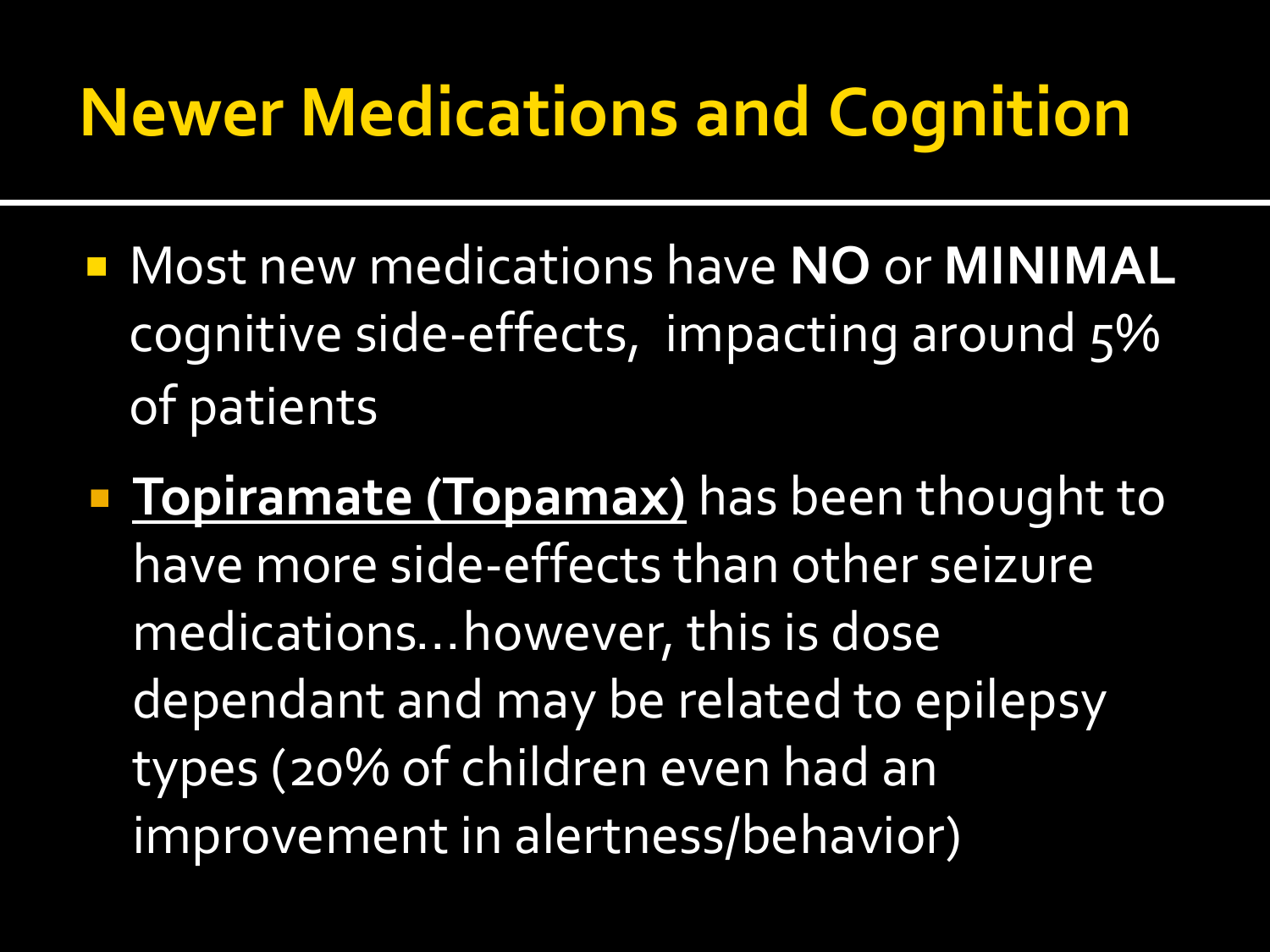# **POSTIVE (!) Effects on Cognition**

- **F** Some medications have been shown to **improve cognitive testing in patients: Tegretol has been shown to IMPROVE** memory in some patients (though may be more likely to cause problems)
- In one study, 72% of patients on **Clobazam** have reported improvement in thinking
- Positive effects also reported with **Lamotrigine**, **Levetiracetam (Keppra**), **Topamax** (!), and others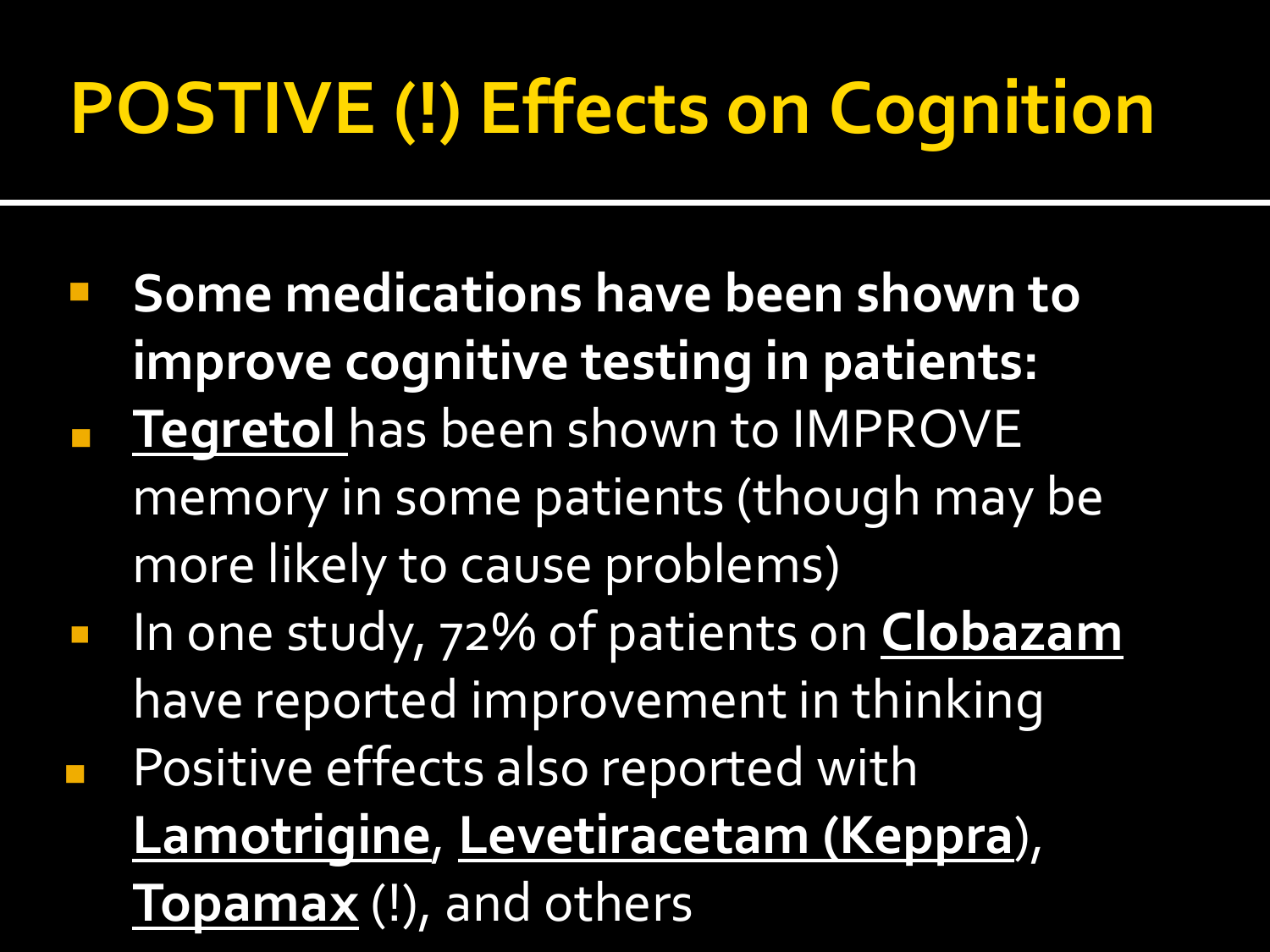



- Some of the thinking side-effects are present at bigger doses, but not lower doses
- **Some or all of the effect might wear off with** time
- **These side-effects might be minimalized by** increasing the dose slowly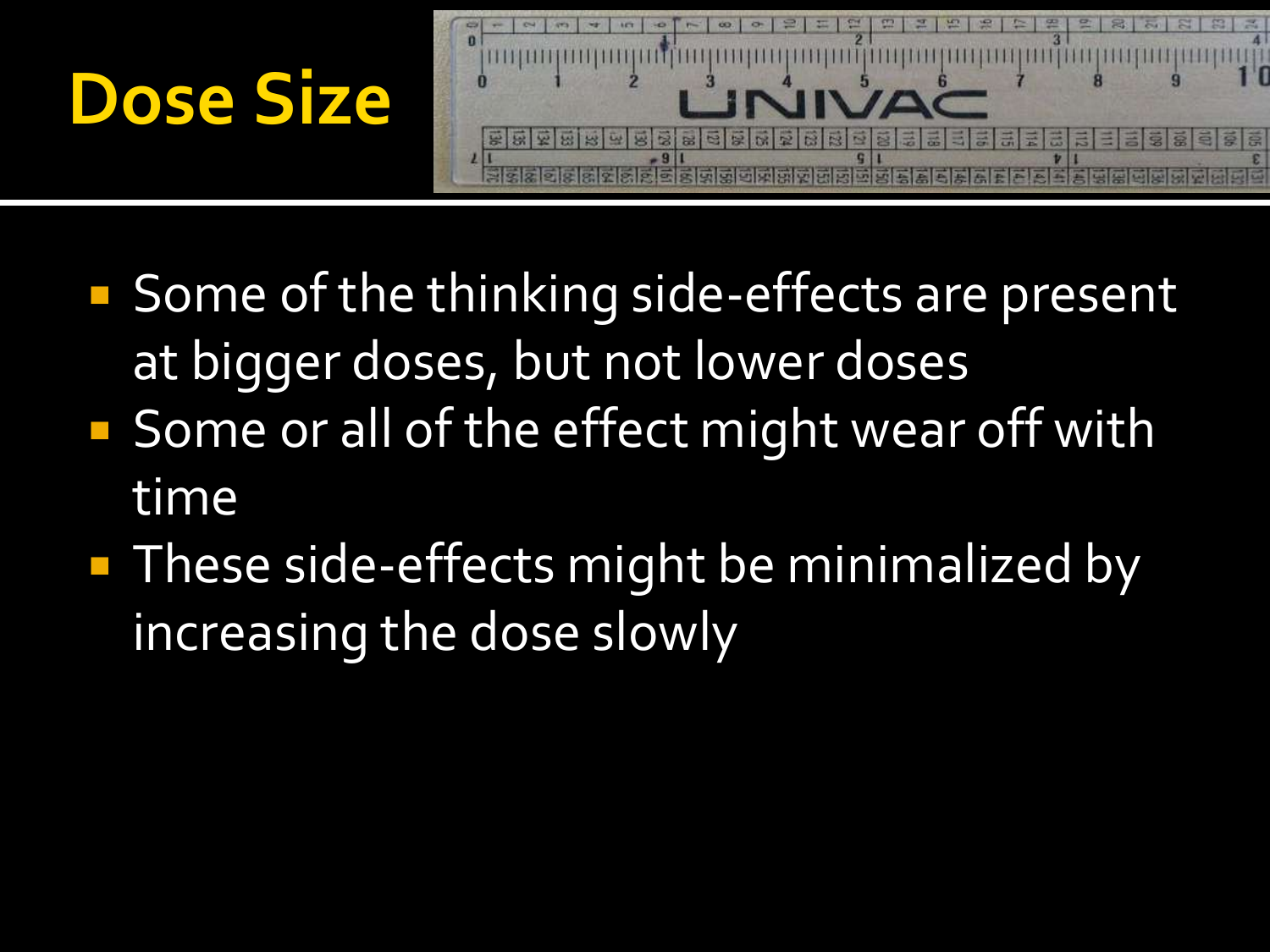## **Multiple Medications?**

- **The side-effects of different medications** may add-up
	- 4 medications added together may be more likely to cause cognitive side-effects than any of these medications alone

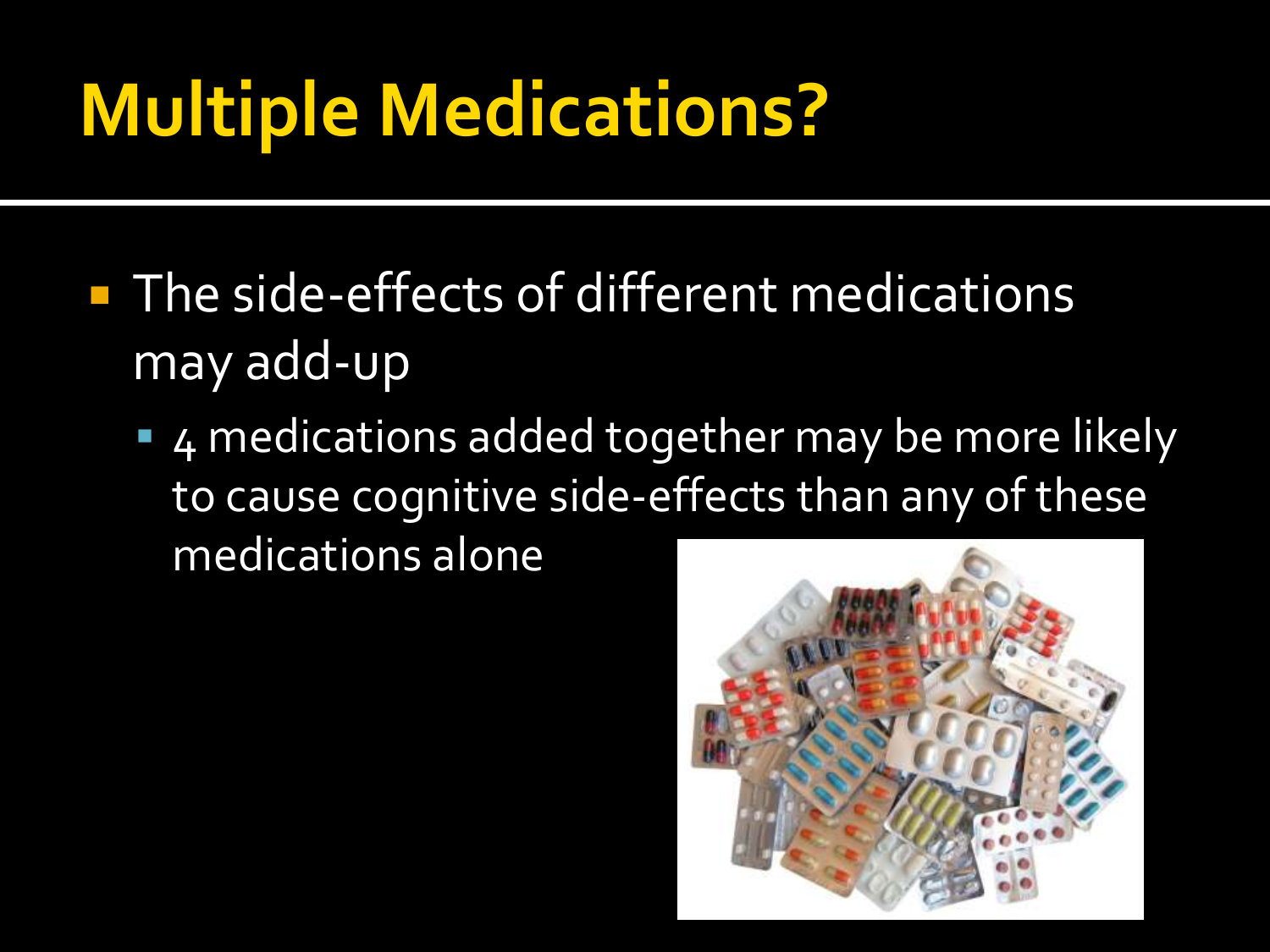### **Sleep and Memory/Concentration**

- **Sleep disorders are common among people** with epilepsy.
- **Poor sleep can worsen the ability to** concentrate and worsen memory

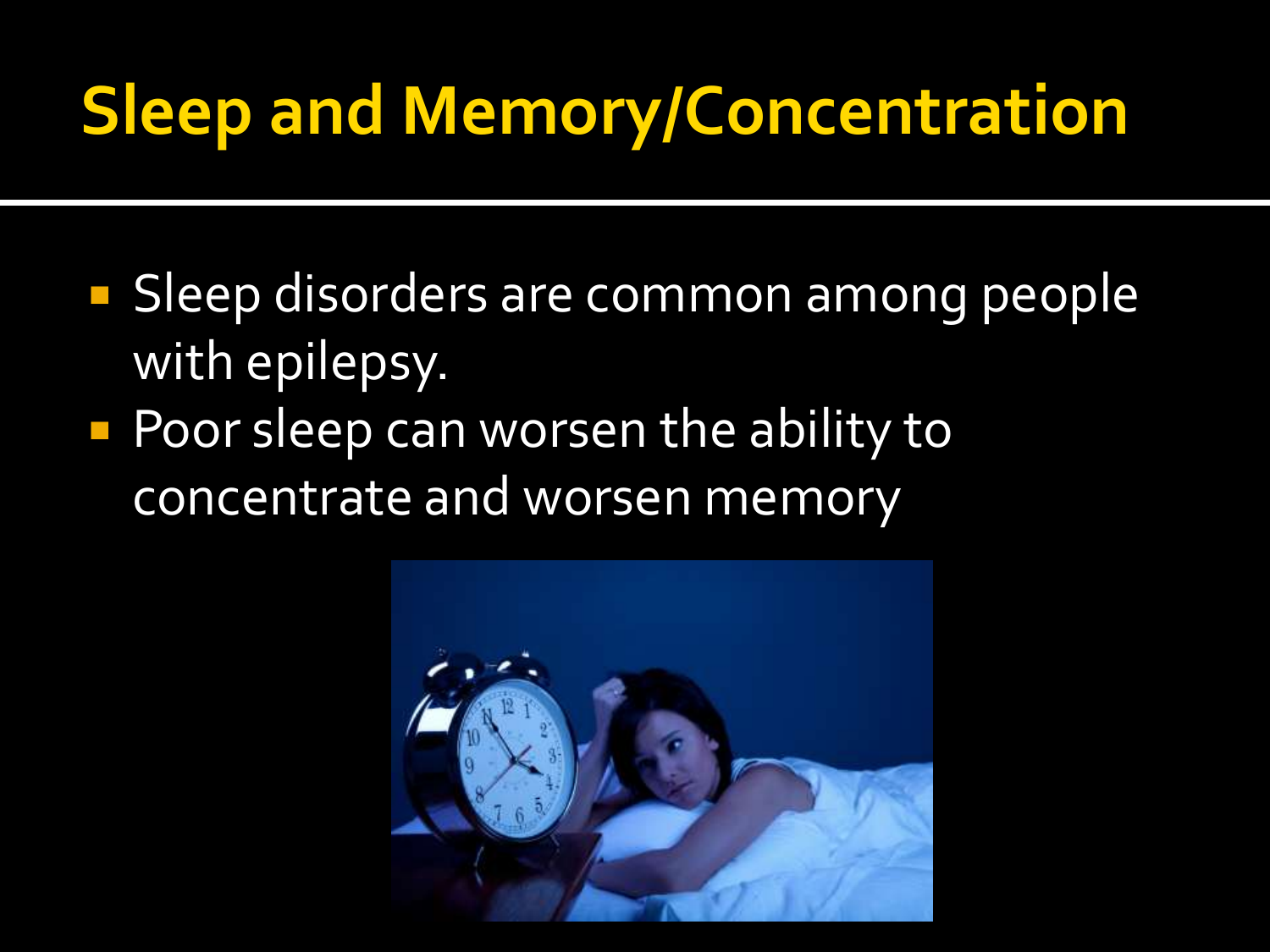## **How to Improve Your Cognition**

**Nany resources are available to** help you improve your cognition!!! **Some ideas follow in the next** few slides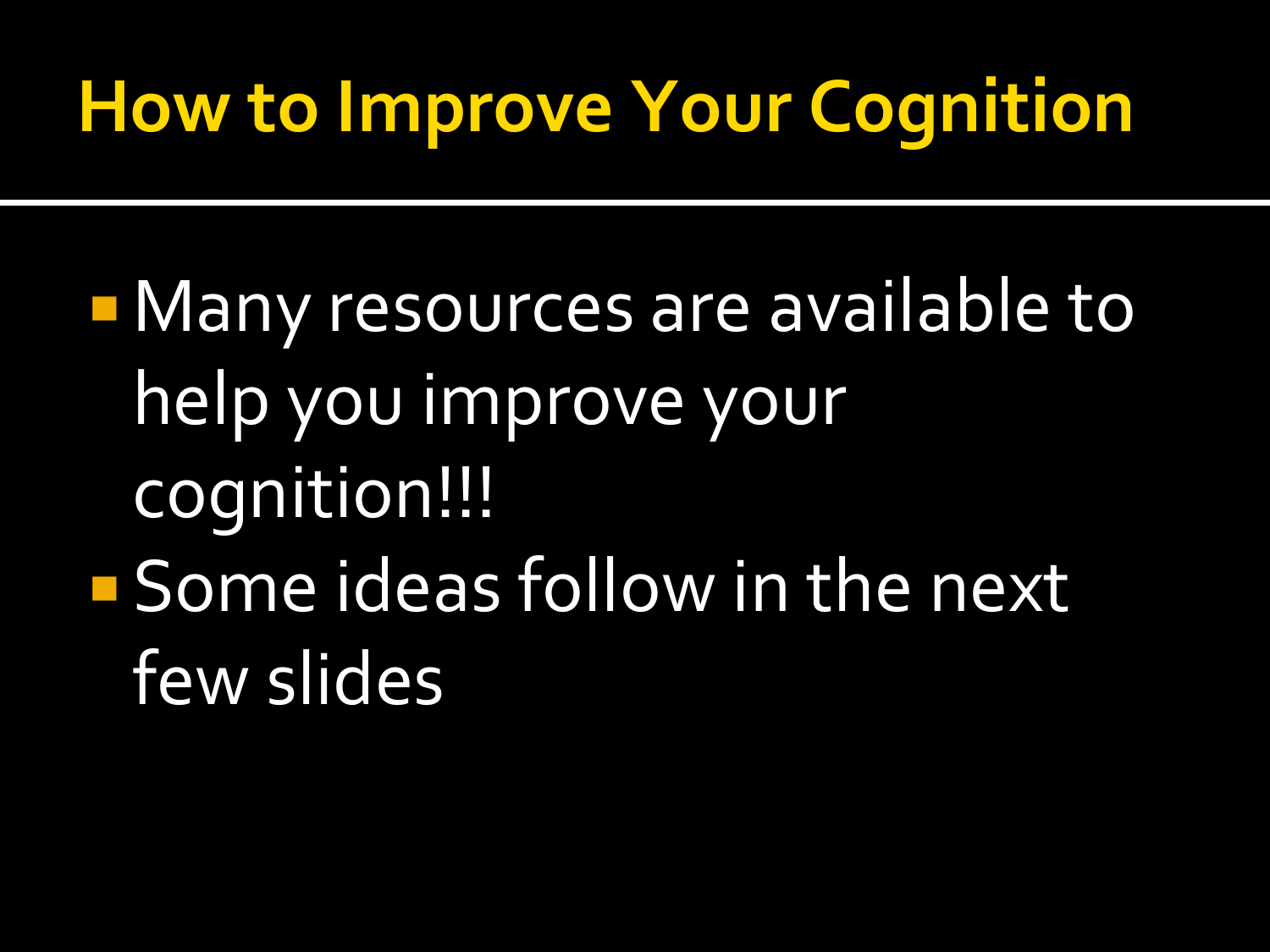### **Ask Your Doctor...**

- **Discuss with your physician your specific cognitive concerns** (whether it be word finding difficulty, concentration, memory problems, etc.)
- **Be specific as to WHAT** your problem is, **WHEN** it started, and **HOW** is it progressing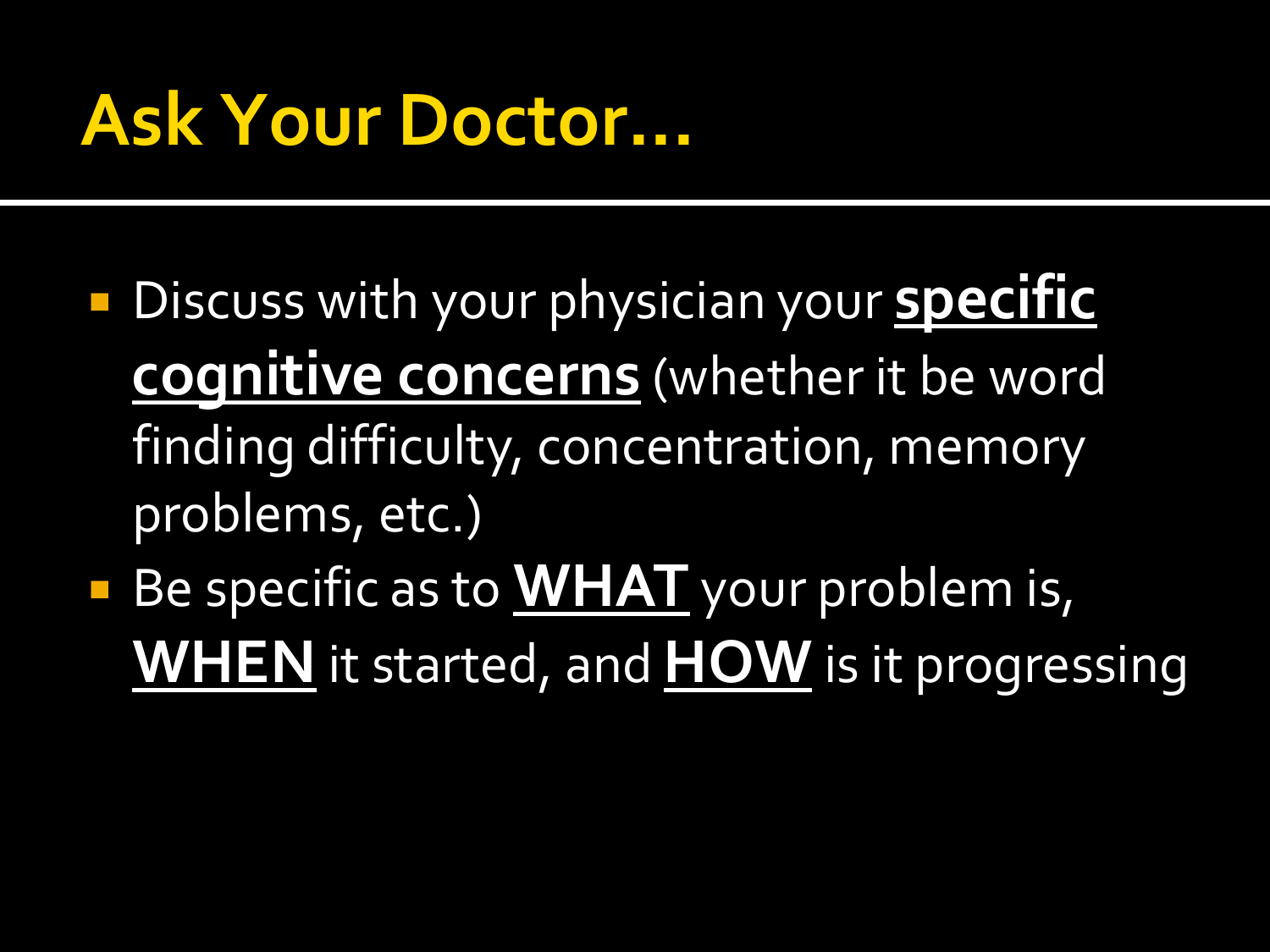### **Ask Your Doctor....(cont.)**

- **Have a discussion with them as to how your specific seizure medications may be contributing** to the problem and solutions (breaking up the dosing, taking the bigger dose at night time, trying smaller doses, or if necessary, trying a DIFFERENT medication, etc.)
- **They can do quick screening assessments** during the visit that may be useful information— Mini Mental Status Examination, etc.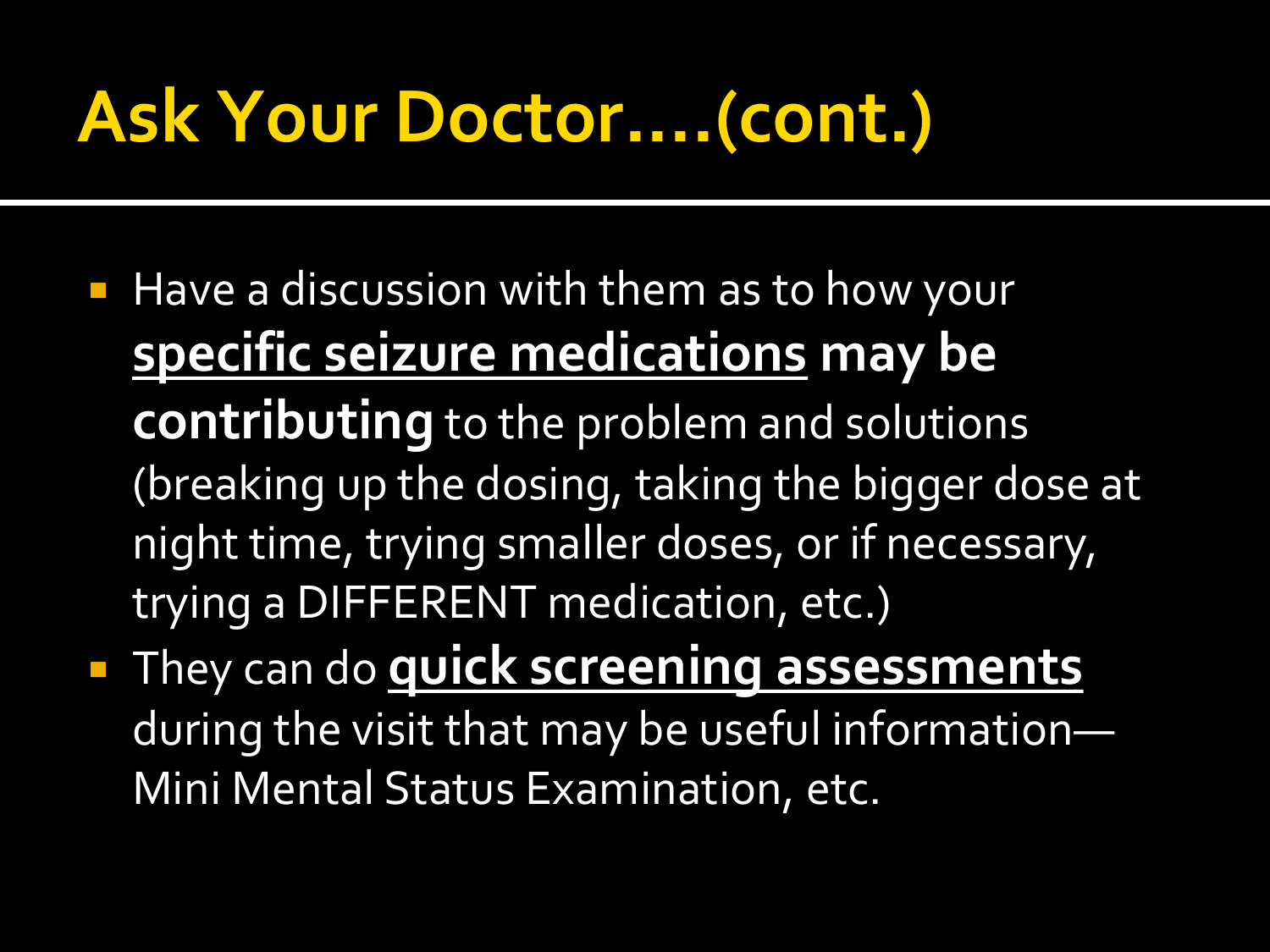## **Ask Your Doctor....(cont.)**

- **Readment for OTHER factors** that may be contributing, for example:
	- **Poor sleep**
	- **Depression, anxiety**
	- Other medical illnesses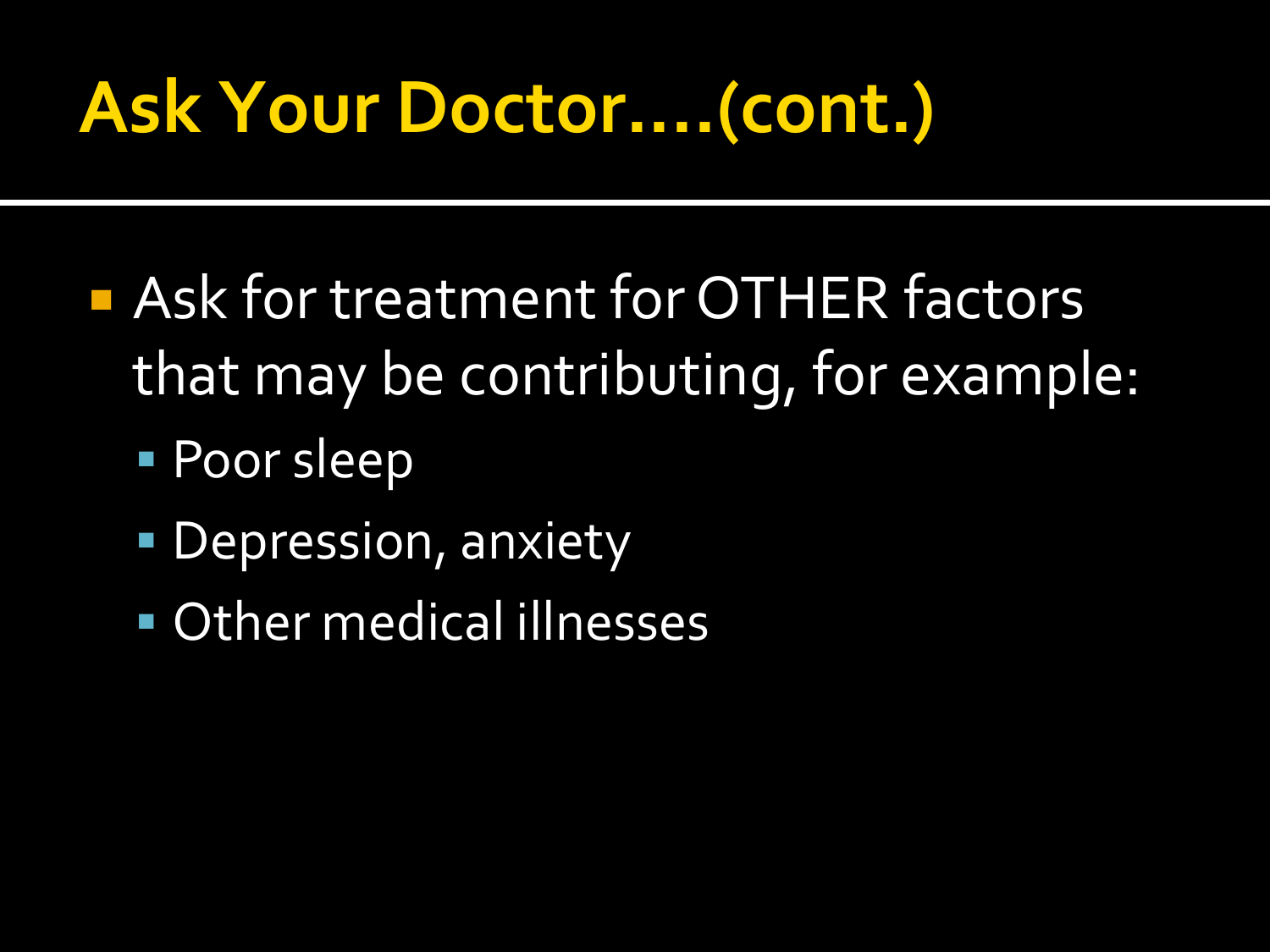## **Resources to Help You**

#### **Request formal NEUROPSYCHOLOGICAL TESTING**:

- **This can pinpoint areas of difficulty for you and** then you can develop strategies to overcome them.
- **This can also help determine whether your** memory complaints are from epilepsy, medications, normal aging, or commonly, depression.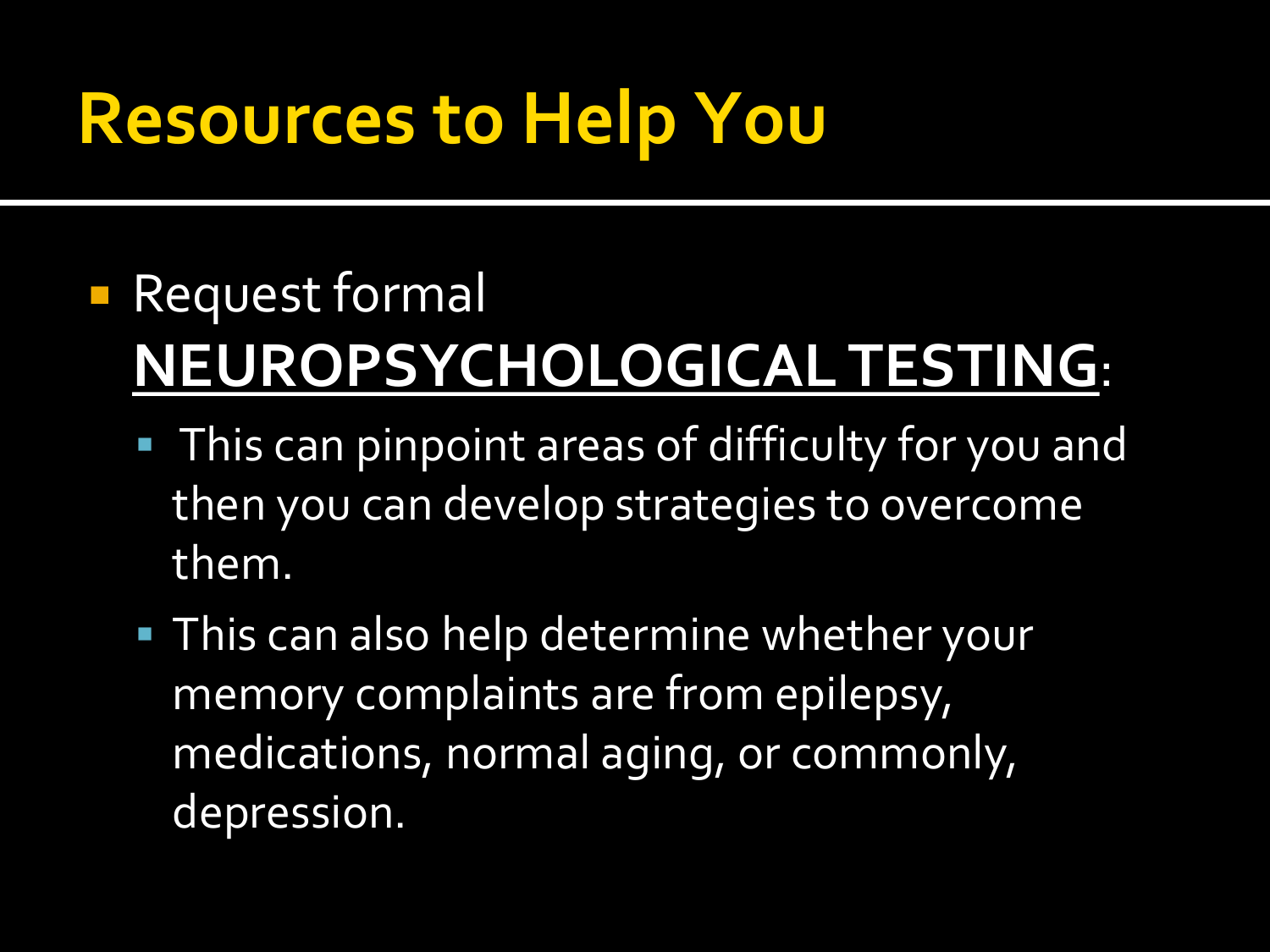## **Tricks You Can Do At Home**

### **KEEP YOUR MIND ACTIVE AND ENGAGED!**

- For **Concentration**:
	- Avoid multi-tasking!
	- Minimize distractors!

#### For **Memory**:

- Using memory aids and reminders
	- **· Sticky-notes**
	- **· Writing Lists**
	- **Cell-phone alarms and reminders**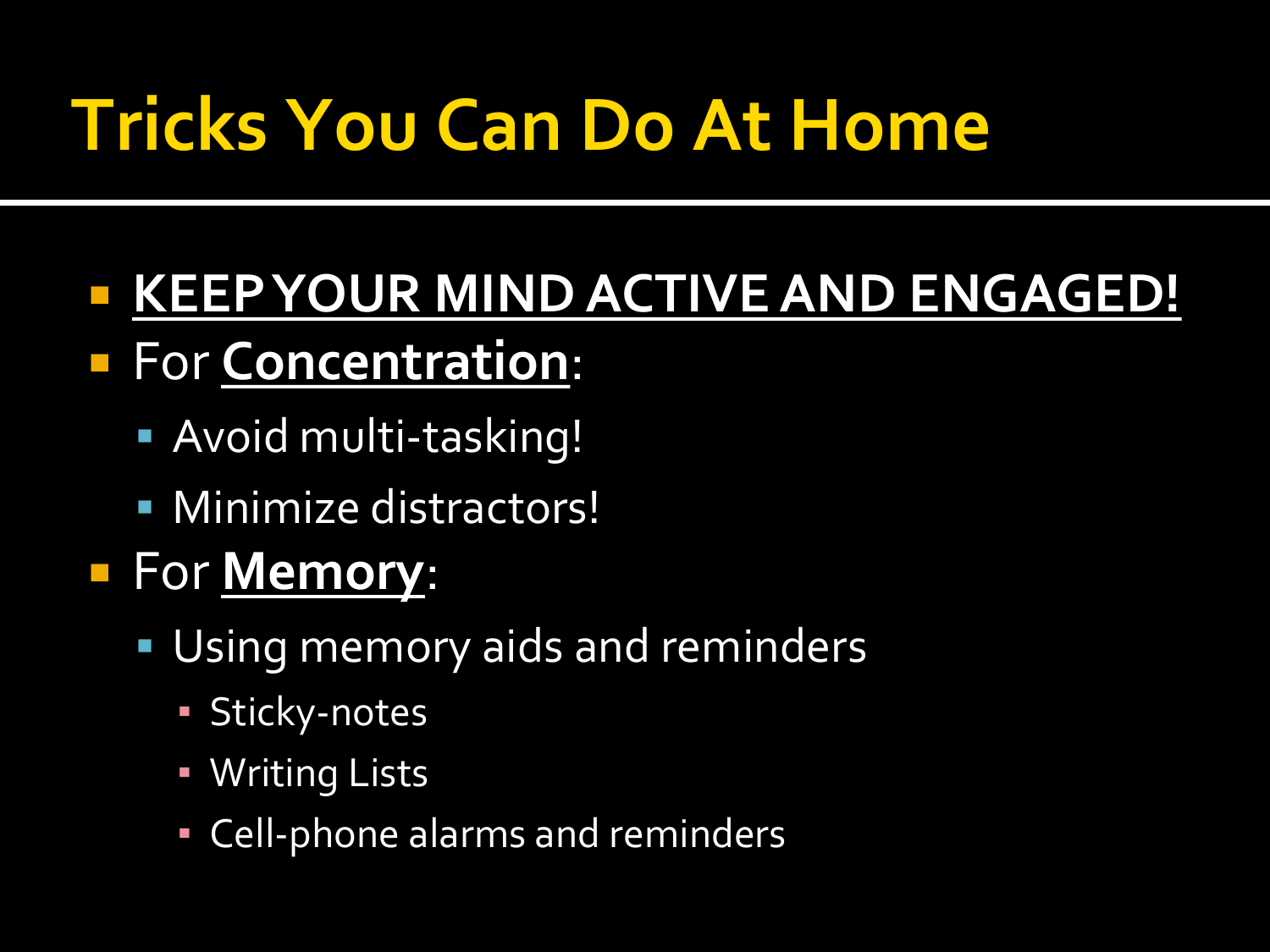### **CONCLUSION**

- Cognition is how we think, and can be affected by **many things**, including \*age, \*poor sleep, \*depression, and importantly \*seizures and \*seizure medication, etc.
- Some seizure types are more likely to cause problems with thinking.
- **Dider seizure** medications may be more likely to cause greater problems with thinking.
- **EVERY** person is **different** and needs to be approached **individually**: There are solutions available to help you!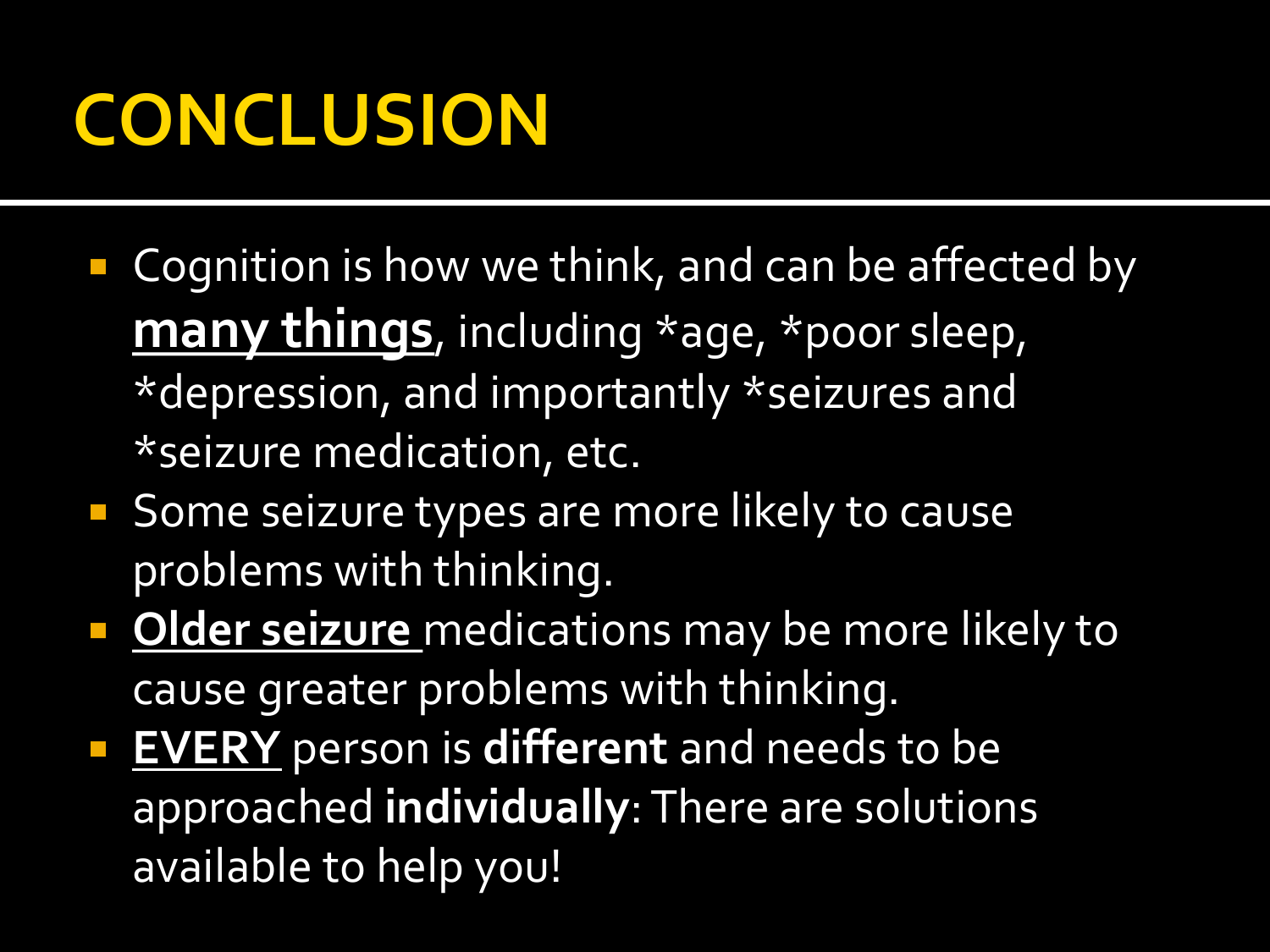### **My References (Useful books, too):**

#### **BOOKS**:

- **Living Well with Epilepsy and other seizure** Disorders: An Expert Explains What You Really Need to Know; by Carl Bazil, MD, PhD; 2004.
- **Epilepsy; by Orrin Devinsky, MD; 2008.**

#### **ARTICLES**:

■ Eddy C, Rickards H, Cavanna A. (2011) The cognitive impact of antiepileptic drugs. Ther Adv Neurol Disord 4(6): 385-407